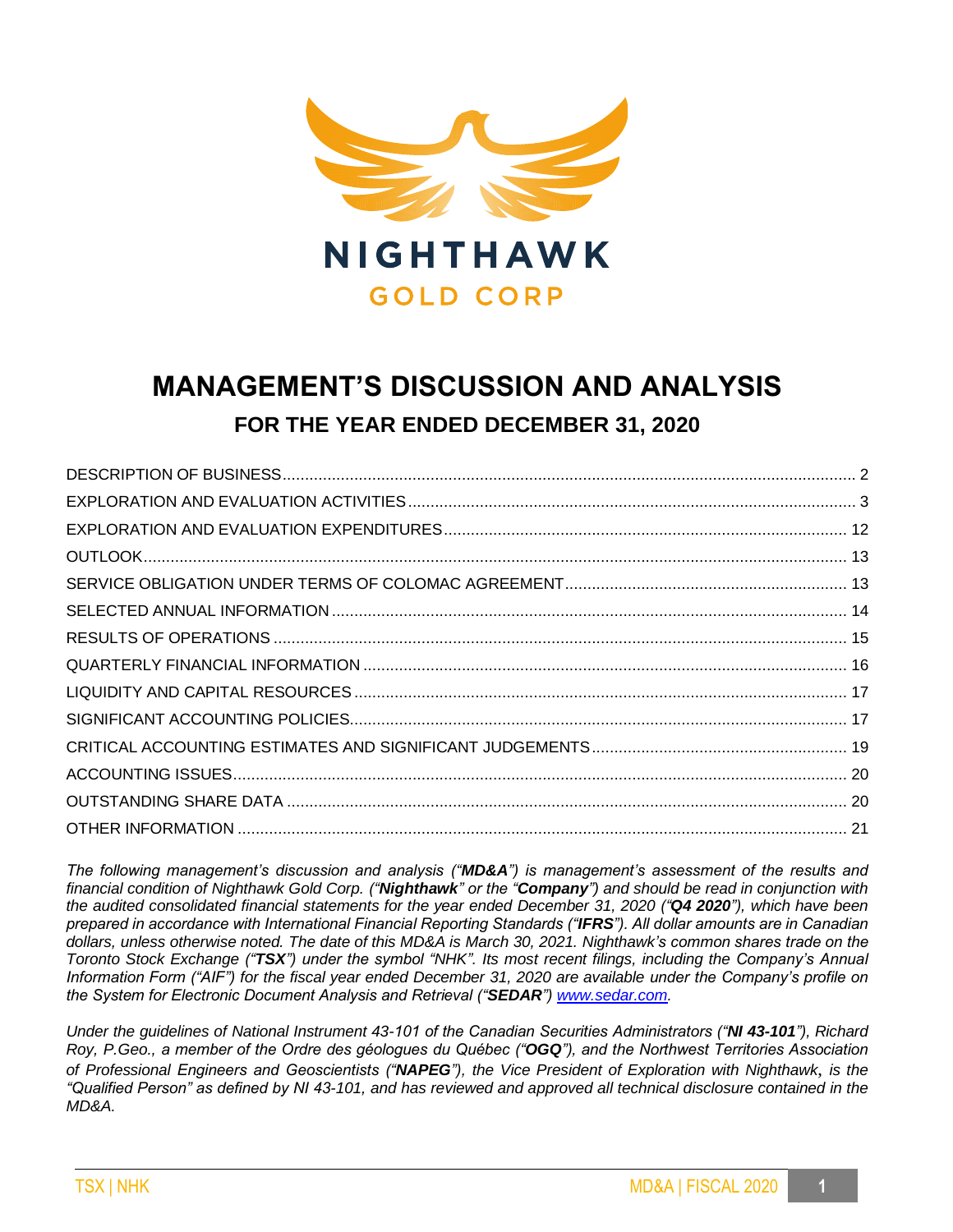

*Please refer to "NI 43-101 Technical Report and Up-Date of the Mineral Resource Estimate for the Indin Lake Gold Property, Northwest Territories, Canada", dated March 30, 2021, as filed under the Company's profile on [www.sedar.com.](http://www.sedar.com/)*

## **1. DESCRIPTION OF BUSINESS**

Nighthawk is a Canadian-based gold exploration company with 100% ownership of the Indin Lake Gold Property, a large, district-scale land position located 200 km north of Yellowknife, Northwest Territories ("**NWT**"), Canada. Nighthawk controls over 90% of a vastly underexplored Archean gold camp encompassing a total land package of 229,791 acres or 930 square kilometres ("**km**") within the Indin Lake Greenstone Belt.

Since its incorporation, mineral exploration activities have been Nighthawk's sole business and the Company has not conducted any revenue generating operations to date. As at December 31, 2020, Nighthawk had working capital of \$7.9 million (including cash of \$8.3 million), exploration and evaluation assets of \$11.2 million, restricted cash of \$4.7 million, and long-term liabilities, which primarily consisted of a provision for service obligation of \$3.0 million and a flow-through share premium liability of \$1.1 million. As of December 31, 2020, the Company has flow-through expenditure commitments of \$5.4 million which must be spent by December 31, 2021.

During the year, there was a global outbreak of COVID-19 ("**Coronavirus**"), which has had a significant impact on businesses through the restrictions put in place by the Canadian governments regarding travel, business operations and isolation/quarantine orders. At this time, the extent of the impact the Coronavirus outbreak may have on the Company is unknown, as this will depend on future developments that are highly uncertain and that cannot be predicted with confidence. These uncertainties arise from the inability to predict the ultimate geographic spread of the disease, and the duration of the outbreak, including the duration of travel restrictions, business closures or disruptions, and quarantine/isolation measures that are currently, or may be put, in place by Canada and other countries to fight the spread of the virus. While the extent of the impact is unknown, we anticipate this outbreak may cause supply chain disruptions, and staff shortages, all of which may negatively impact the Company's business and financial condition.

In light of the Coronavirus pandemic, Nighthawk suspended exploration activities on its Indin Lake Gold Property, temporarily closing its camp on April 5, 2020, as precautions were taken to ensure the safety and well-being of all personnel at site, as well as the surrounding communities. As of the date of this document, the Company is not aware of any site personnel having contracted Coronavirus. The Company subsequently re-opened the camp and resumed exploration activities within the first week of July and completed a total of 22,993 metres for the 2020 drilling season. Camp expansions were completed and permits upgraded to accommodate up to seven (7) drills in preparation for future expanded programs.

On January 13, 2020, Nighthawk completed a share consolidation on the basis of one post-consolidated common share for every five pre-consolidated common shares (the "**Share Consolidation**"). The Share Consolidation reduced Nighthawk's 223,360,960 issued and outstanding common shares to 44,672,192 post-consolidation common shares. The exercise price of outstanding stock options, and the number of such options were also proportionately adjusted based upon the Share Consolidation. All historical information presented in the financial statements has been adjusted to reflect the Share Consolidation.

On August 20, 2020, the Company completed a non-brokered private placement (the "**Offering**") with a total of 5,883,308 common shares issued for total gross proceeds of \$12,000,601. Pursuant to the Offering, the Company issued an aggregate of 3,211,716 flow-through shares at a price of \$1.90 per flow-through share, 1,995,050 premium flow-through units ("**Premium FT Units**") at a price of \$2.38 per Premium FT Unit and 676,542 units ("**Units**") at a price of \$1.70 per Unit. Each Premium FT Unit is comprised of one flow-through common share and one-half of one transferable common share purchase warrant (each whole common share purchase warrant, the "**August 2020 Warrant**"). Each Unit is comprised of one common share and one-half of one August 2020 Warrant. Each August 2020 Warrant entitles the holder thereof to acquire one common share of the Company at a price of \$2.00 until August 20, 2021.Share issue costs in relation to the financing were \$332,496. The August 2020 Warrants contain an acceleration clause whereby if the common shares trade at a volume-weighted average price of \$2.50 or more for 20 consecutive trading days, the Company will have the right to accelerate the exercise period to a period ending at least 30 days from the date that notice of such acceleration is provided to the holders of the warrants.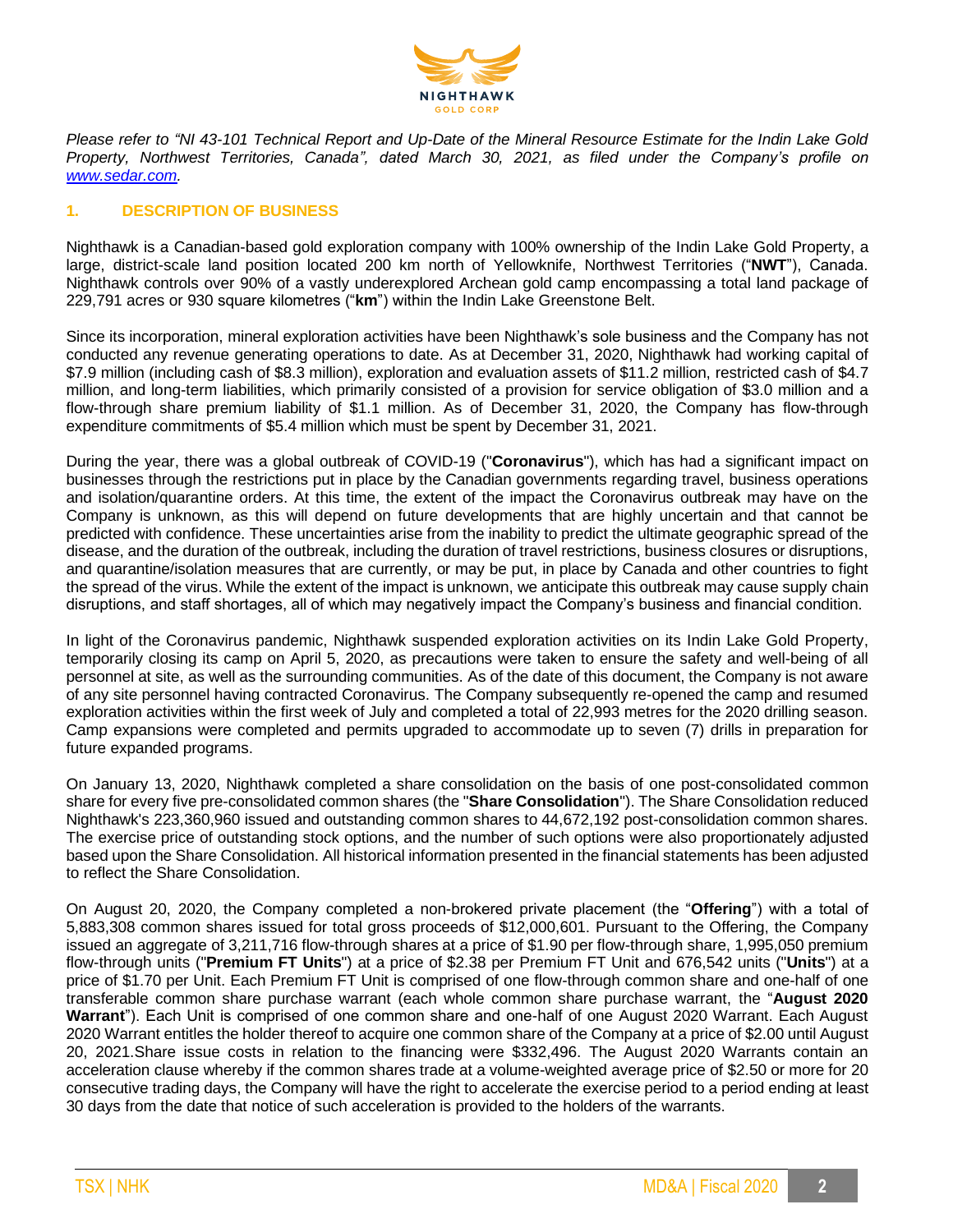

Subsequent to year end, under an agreement dated February 17, 2021, the Company was granted an option to acquire a 100% interest in the Kim and Cass Property, consisting of 4 contiguous mining leases adjacent to Nighthawk's existing Indin Lake Gold Property. As part of the terms of the option agreement, the Company has agreed to pay aggregate consideration of \$1.1 million (pursuant to the schedule below) and grant a 2.5% net smelter return ("**NSR**") royalty. In addition, the Company shall have the right, at any time, to purchase up to 100% of the NSR for up to \$2.5 million, thereby reducing the NSR to zero if the full 100% is purchased. The payment schedule is as follows:

- Upon execution of the option agreement \$400,000 (which was satisfied in full by the issuance of 340,000 common shares of the Company);
- On or before February 17, 2022 \$350,000 in any proportion of common shares or cash, at the Company's full discretion; and
- On or before February 17, 2023 \$350,000 in any proportion of common shares or cash, at the Company's full discretion.

Subsequent to year end on March 22, 2021, the Company announced it entered into an agreement with a syndicate of underwriters led by Scotiabank, pursuant to which the underwriters have agreed to purchase 2,550,000 units ("**2021 Units**"), 865,000 flow-through units (the "**2021 FT Units**"), and 5,750,000 premium flow-through units (the "**2021 Premium FT Units**") on a bought deal private placement basis (the "**2021 Offering**") for aggregate proceeds of approximately \$10.95 million. The 2021 Units will be sold at a price of \$0.96 per 2021 Unit, the 2021 FT Units will be sold at a price of \$1.15 per 2021 FT Unit, and the 2021 Premium FT Units will be sold at a price of \$1.305 per 2021 Premium FT Unit. Each 2021 Unit will be comprised of one non flow-through common share and 0.4 of one common share purchase warrant (each whole warrant, a "**2021 Warrant**"). Each 2021 FT Unit will be comprised of one flowthrough common share and 0.4 of one 2021 Warrant. Each 2021 Premium FT Unit will be comprised of one flowthrough common share and 0.4 of one 2021 Warrant. The common share component of both the 2021 FT Units and the 2021 Premium FT Units will qualify as "flow-through shares" within the meaning of the Income Tax Act (Canada). Each 2021 Warrant shall entitle the holder thereof to acquire one common share at a price of \$1.35 until the date that is 24 months following the closing date of the 2021 Offering.

## **2. EXPLORATION AND EVALUATION ACTIVITIES**

## *INDIN LAKE GOLD PROPERTY*

The Indin Lake Gold Property lies along the West Bay – Indin Lake Fault Zone, a regional structure that extends over 200 km from the shores of Great Slave Lake to areas north of the Indin Lake Greenstone Belt. This fault zone contains the historical Giant and Con gold mines (historical production of approximately 13 million ounces of gold ("**oz Au"**) to the south and Colomac (historic production of 527,908 oz Au) within its northern extent. The Company believes this structure has played a major role in the development and localization of gold mineralization; much the same role as that of other large regional fault zones, such as the Destor-Porcupine Fault's influence on gold deposit formation within the Timmins gold camp. The Indin Lake Greenstone Belt remains one of the few underexplored historic Archean gold camps in Canada.

The property is located within a historic gold camp which had been largely ignored for almost twenty-five years, rendering it vastly underexplored with numerous untested prospective targets. Several gold deposits and showings lie within the property, the most significant being the Colomac Deposit ("**Colomac**"), a former producing open pit gold mine, which was acquired by Nighthawk in January 2012 (see Section 2.1 – Acquisitions). Nighthawk has significantly advanced Colomac along with four other deposits (Goldcrest, Grizzly Bear 24 and 27), that sit within close proximity to Colomac (the "**Colomac Centre**") while testing a number of high-priority regional gold exploration targets within its Indin Lake Gold Property. The Company has also conducted prospecting and regional mapping activities in search of new discoveries.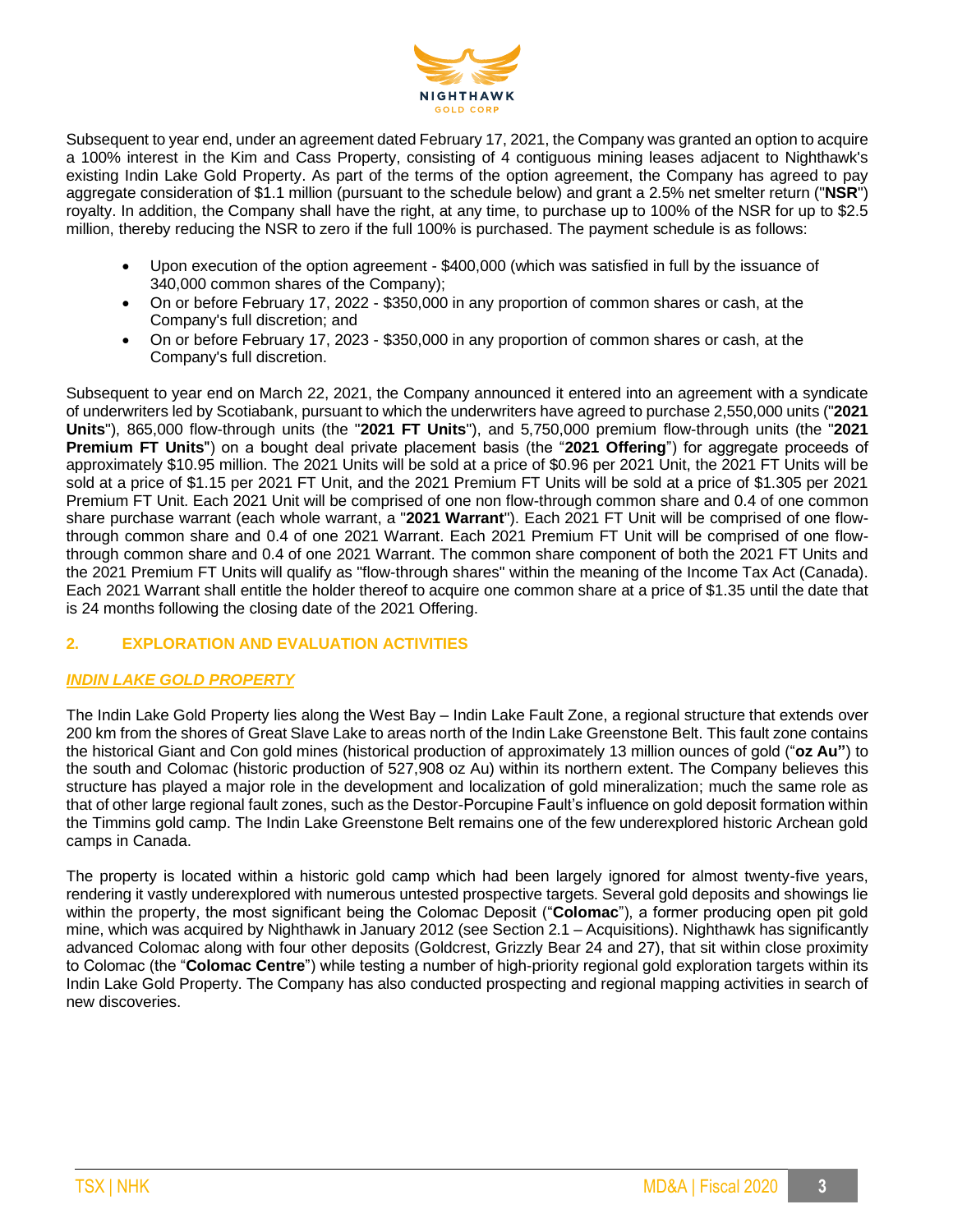

*Figure 1 Indin Lake Gold Property*



## *2.1 Acquisitions*

In August 2008, Nighthawk acquired 6 mining leases and 6 mining claims within the Indin Lake Greenstone Belt known as the Damoti Lake Gold Property, subject to an existing 2% NSR.

Under agreements dated in January 2011, and as amended in April 2013, the Company acquired a 100% interest in 15 mining leases and 3 mining claims located within the Indin Lake Greenstone Belt (the "**Indin Lake Claims/Leases**"), subject to existing NSR's on certain claims ranging from 2% to 5%, for payments totalling \$0.73 million.

In January and April 2011, the Company staked 107 additional mining claims within the Indin Lake Greenstone Belt thereby linking the Damoti Lake Gold Property with the Indin Lake Claims/Leases and consolidating much of the Indin Lake Gold camp to form the Indin Lake Gold Property.

Subsequent to year end on February 17, 2021, the Company entered into a binding option agreement for the Kim & Cass Property, 4 contiguous mining leases adjacent to Nighthawk's existing Indin Lake Gold Property as further described in Section 1 – Description of Business.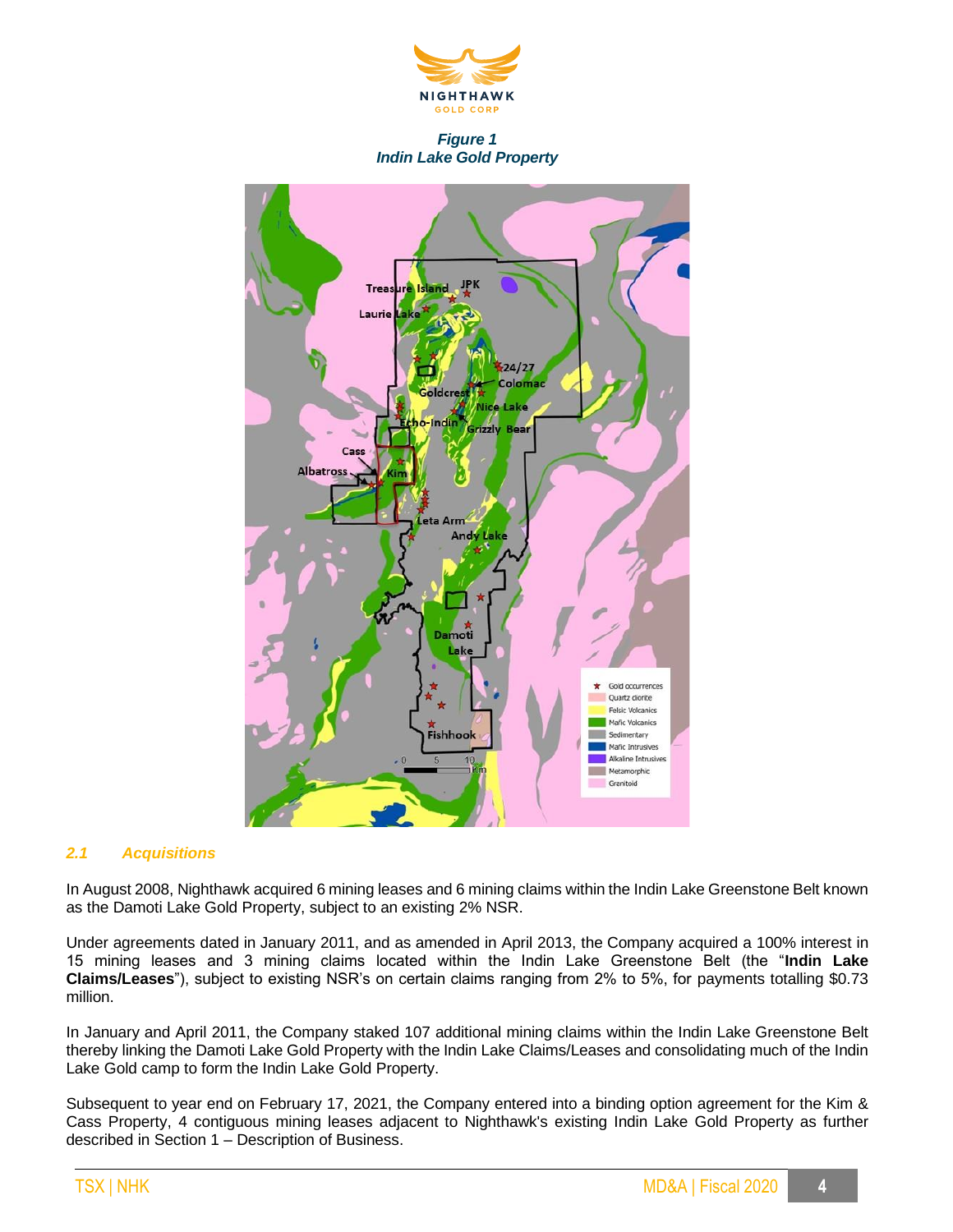

## *Acquisition of Colomac Property*

On January 26, 2012, the Company completed an agreement (the "**Colomac Agreement**") to acquire 100% of the mineral claims and leases of the former producing Colomac Gold Mine and surrounding mineral leases (the "**Colomac Property**"), from Aboriginal Affairs and Northern Development Canada ("**AANDC**"). The Colomac Property lies within the central portion of Nighthawk's 229,791-acre Indin Lake Gold Property.

As consideration for the Colomac Property, Nighthawk committed to perform reclamation services on three other sites within the Indin Lake Gold Property land package which are the responsibility of AANDC, being the Diversified, Chalco Lake, and Spider Lake sites. The obligation for the reclamation services being carried out on behalf of AANDC totals a maximum of \$5.0 million. Upon closing, security in the form of letters of credit totalling \$5.0 million (\$3.0 million for the Diversified site, \$1.0 million for the Chalco Lake site and \$1.0 million for the Spider Lake site) were posted in favour of AANDC (collectively, the "**Colomac LOC's**") to secure the obligation to perform the services for each site. The Colomac LOC's are secured by guaranteed investment certificates at a Canadian chartered bank for the same amounts (the "**Colomac GIC's**"). The Company did not assume the reclamation liabilities of these three sites and is not responsible for any historical environmental liabilities associated with the Colomac Property. Upon completion of the reclamation services to the satisfaction of an independent third-party engineer, the Colomac LOC's with respect to each site will be released and the hold restriction on the related Colomac GIC will be eliminated. At any time, the Company may terminate the liability relating to this service obligation, but consequently would relinquish the related Colomac GIC still held as security against the Colomac LOC's at that time. See Section 5 – Service Obligation Under Terms of Colomac Agreement for further details. In March 2013, the reclamation activities at the Chalco Lake site were completed as the approval of the third-party engineer was obtained. Thus, the Colomac LOC with respect to the Chalco Lake site was released and the hold restriction on \$1.0 million was eliminated.

## *2.2 Colomac*

## *History of the Colomac Property*

Gold was initially discovered at the Colomac Property in 1945. In 1990, Neptune Resources Corp. ("**Neptune**") put the property into production but shut it down in 1991 due to unfavourable gold prices after producing 138,600 ounces of gold. Royal Oak acquired Colomac from Neptune in April 1993. Royal Oak Mines Incorporated ("**Royal Oak**"), recommenced stripping operations in March 1994, with first gold production in July 1994. Royal Oak closed the mine in December 1997 citing low gold prices, and subsequently filed for court protection from its creditors under the Companies' Creditors Arrangement Act in April 1999. The AANDC (Aboriginal Affairs and Northern Development Canada) became the owner of Colomac by way of Court Order dated December 13, 1999, following the receivership of Royal Oak and its related companies and proceeded to complete the required remediation for the site. All mining and milling facilities were removed from the site subsequent to AANDC taking control of the property. During its peak, Royal Oak employed over 250 workers on the Colomac site, with reported total production of 527,908 ounces of gold.

## *Colomac Centre - Summary*

The Colomac camp site is located within the Colomac Centre and is accessed by winter road from Yellowknife for approximately three months each year, or year-round by aircraft to a 5,000-foot airstrip on site. The five known gold deposits (Colomac, Goldcrest, Grizzly Bear, 24 and 27), are all part of the 2021 Mineral Resource Estimate (the "**2021 MRE**"). The main Colomac Deposit saw historical, intermittent mining from 1990 to 1997 (see discussion above) and was limited to one of three shallow open pits developed on a steeply dipping quartz diorite intrusion. Mining activities exploited only a small portion of the 7 km mineralized strike length. All mining and processing equipment and infrastructure have been removed from site.

The five known gold deposits lie within a north striking, steeply dipping, Archean greenstone belt of deformed sedimentary and intermediate to ultramafic volcanic rocks. Deposits appear in two distinct geological settings. Colomac and Goldcrest are hosted within a differentiated mafic intrusion or sill, whereas the Grizzly Bear and 24/27 deposits occur near or within the sedimentary/volcanic rock contact.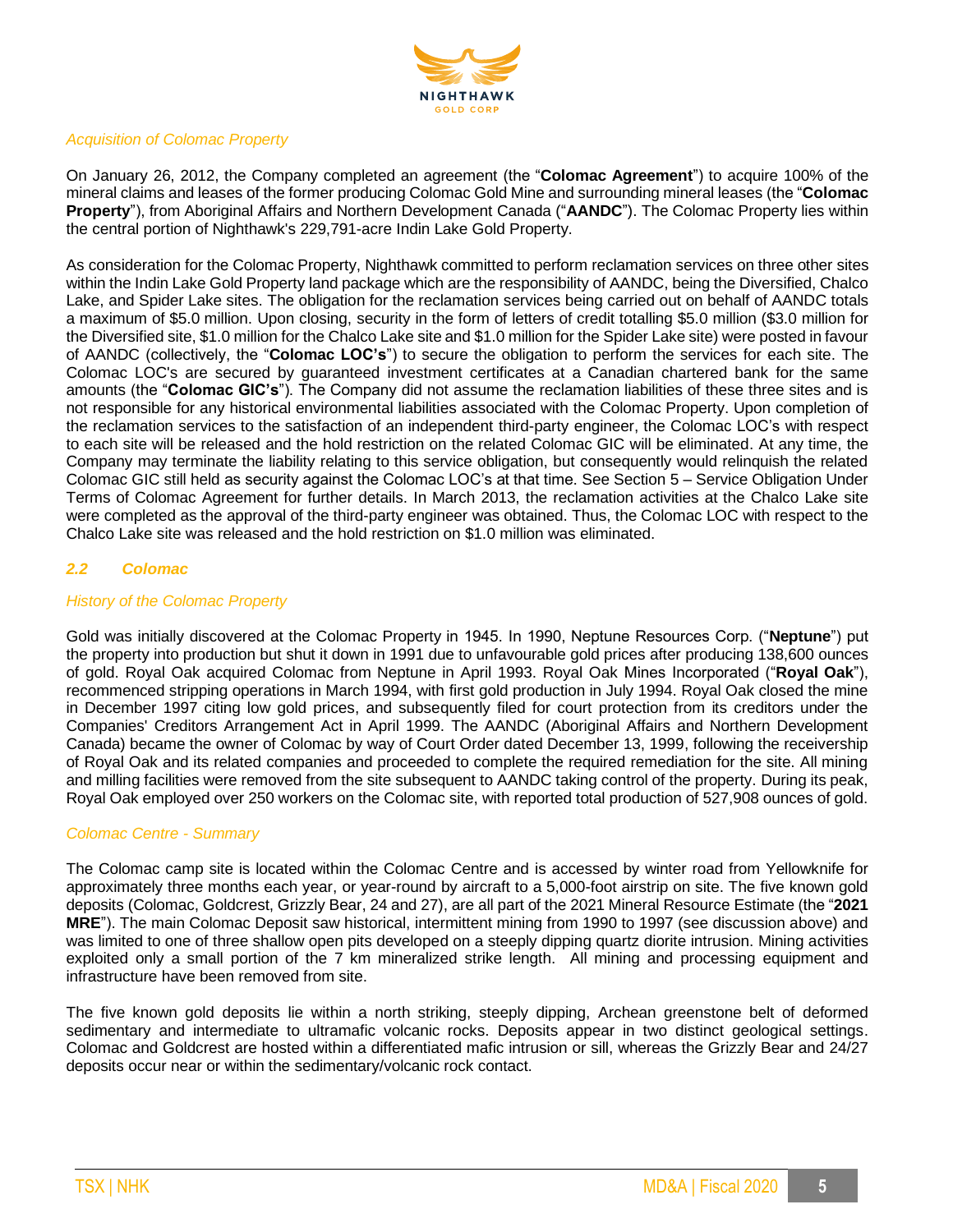

# *Figure 2 – Colomac Centre*



Colomac occurs in a north-south striking differentiated mafic sill approximately 9 km long and 160 m wide bounded by mafic volcanic rocks. Mineralization is predominantly free gold spatially associated with quartz-carbonate veining and minor sulphides. During deformation, the sill behaved as a competent unit enclosed within more ductile rocks, thus representing the classic competency contrast condition present in many Archean lode gold camps. This has led to the preferential emplacement of gold-bearing veins within the intrusion.

## *Colomac - Mineralized Zones and Exploration Potential*

The main Colomac deposit was arbitrarily divided into six mineralized zones (Zones 1.0, 1.5, 2.0, 2.5, 3.0 and 3.5) along a 7 km strike length, see Figure 3 (plus an additional 2km to the south which has never been tested). Colomac has received the majority of drilling metres since its acquisition in 2012, and currently accounts for 88% of the global resource base. The discovery of high-grade at Zone 1.5 in 2014 became the focus of the exploration program, with drilling aimed at further delineating this discrete high-grade domain, as well as targeting the potential for other highgrade domains along the 7 km strike length. This prompted the Company to conduct deeper drilling within Zones 1.5, 2.0 and 3.5, which led to the discovery that the mineralized portion of the sill (the quartz diorite) expanded in true width from 30-50 metres in the near surface environment up to 155 metres at depths below 600 m vertical.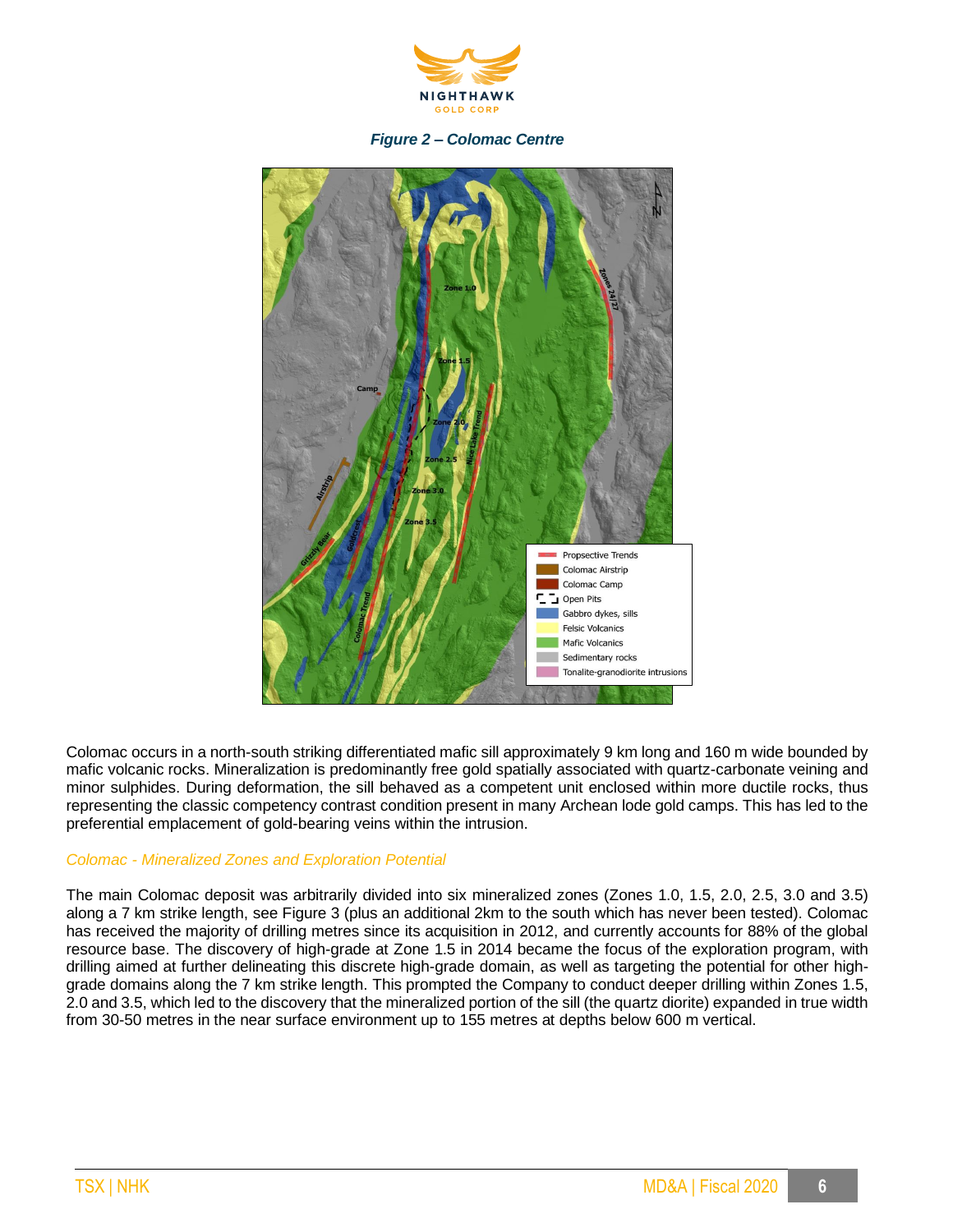

## *Figure 3 Colomac Deposit*



There remains considerable room for expansion along strike as well as to depth, but the near-term focus will be to optimize the near-surface resource growth opportunities.

## *Other Deposits within the Colomac Centre*

Located immediately to the west of Zone 3.5 at Colomac lies a sister sill which is host to the Goldcrest Deposit. Goldcrest has a 3 km strike length and drilling has tested mineralization down to 350 metres below surface, where it remains open.

Grizzly Bear is located west of Goldcrest within the contact between sedimentary and volcanic rocks. Drilling has supported the continuity of this deposit and extended it to a depth of 200 metres vertical, where it remains open.

The 24/27 deposits are located approximately 3 km east of Zone 1.0 at Colomac have never been drilled by the Company. Inferred resources for these deposits are based on historical drilling conducted prior to Nighthawk's acquisition of the Colomac Property. In 2019 and 2020, the Company carried out extensive outcrop stripping, mapping, and channel sampling programs on this highly prospective area to better understand the controls on mineralization in preparation for future drilling.

The Company intends to test all of these targets as part of the 2021 drilling program, where they will be drilled principally on-strike for additional in-pit resources.

## *Mineral Resource Estimate – 2021 MRE*

On March 1, 2021, the Company reported an update to the 2020 mineral resource estimate on the Indin Lake Gold Property (the "**2020 MRE**", see press release dated July 28, 2020 and corresponding technical report dated September 11, 2020 as filed on SEDAR), prepared by InnovExplo Inc. ("**InnovExplo**"), an independent firm based in Val-d'Or, Québec, in accordance with National Instrument 43-101 ("NI 43-101). The updated mineral resource estimate (the "**2021 MRE**") builds upon the 2020 MRE and includes 10,999 metres of drilling completed in 2020. The 2021 MRE outlined 38.7 million tonnes ("**Mt**"), at an average grade of 1.81 grams per tonne gold ("**g/t**", "**Au**"), for 2.25 Moz of Indicated Resources and 11.5 Mt at an average grade of 2.13 g/t Au for 0.79 Moz of Inferred Resources.

The following summary is supported by the NI 43-101 technical report, titled *"NI 43-101 Technical Report and up-date of the Mineral Resource Estimate for the Indin Lake Gold Property, Northwest Territories, Canada",* dated effective February 26, 2021 and prepared by Marina Iund, P.Geo., M.Sc., Carl Pelletier, P.Geo., and Gustavo Durieux, P.Geo., M.A.Sc. of InnovExplo Inc., an independent mining and exploration consulting firm based in Val-d'Or, Quebec. All the authors are independent qualified persons ("**QPs**") as defined by NI 43-101.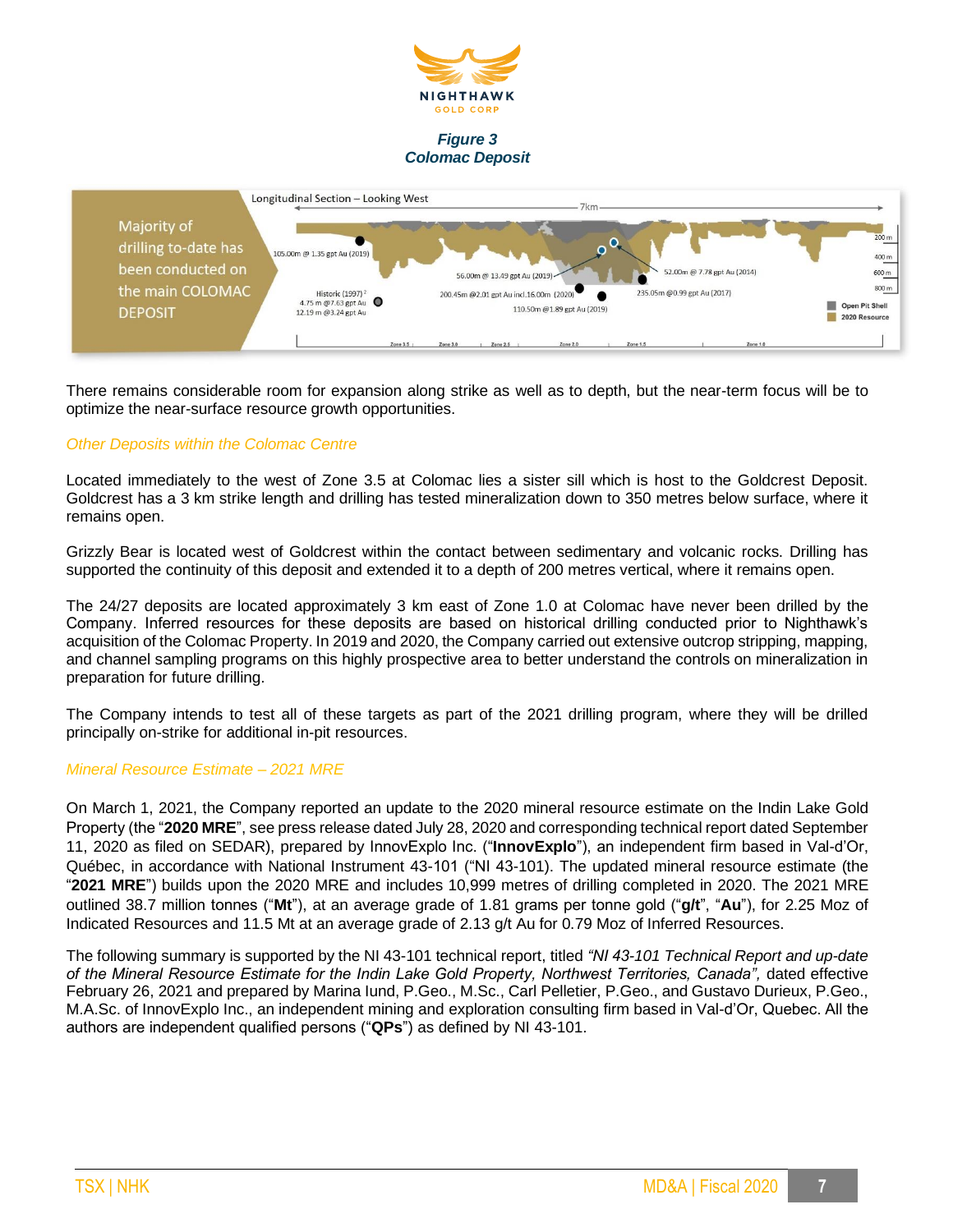

| Area (mining   |                | Cut-off      | <b>Indicated resource</b> |            |               | Inferred resource            |            |               |  |
|----------------|----------------|--------------|---------------------------|------------|---------------|------------------------------|------------|---------------|--|
| <b>Deposit</b> | method)        | (g/t)        | Tonnage<br>$(T*1000)$     | $AU$ (g/t) | <b>Ounces</b> | <b>Tonnage</b><br>$(T*1000)$ | $AU$ (g/t) | <b>Ounces</b> |  |
| Colomac        | Open pit       | 0.6          | 15,147                    | 1.64       | 797,400       | 219                          | 1.47       | 10,300        |  |
|                | <b>UG Bulk</b> | 1.1          | 19.884                    | 1.97       | 1,262,000     | 9,485                        | 1.97       | 601.800       |  |
| Goldcrest      | Open pit       | 0.6          | 2,003                     | 1.50       | 96,800        | 76                           | 1.59       | 3,900         |  |
|                | UG Bulk        | 1.1          | 717                       | 1.84       | 42,500        | 255                          | 1.57       | 12,900        |  |
| Grizzly        | Open pit       | 0.6          | 776                       | 1.57       | 39,200        | 23                           | 1.24       | 900           |  |
| Bear           | <b>UG Bulk</b> | 1.1          | 208                       | 1.68       | 11,200        | 59                           | 1.51       | 2,900         |  |
| 24/27          | Open pit       | 0.6          | $\overline{\phantom{a}}$  |            |               | 424                          | 1.83       | 25,000        |  |
|                | <b>UG Bulk</b> | 1.1          | ٠                         |            |               | 184                          | 1.80       | 10,600        |  |
|                |                | Sub-total    | 38,736                    | 1.81       | 2,249,100     | 10,724                       | 1.94       | 668,300       |  |
| Damoti         | UG selective   | 2.00         | ٠                         |            |               | 736                          | 4.97       | 117.800       |  |
|                |                | <b>TOTAL</b> | 38,736                    | 1.81       | 2,249,100     | 11,460                       | 2.13       | 786,100       |  |

## **2021 Mineral Resource Estimate for the Indin Lake Gold Property (Effective date of February 26, 2021)**

*Notes to accompany the Mineral Resource Estimate:*

- 1. *The independent and qualified persons for the mineral resource estimate, as defined by NI 43-101, are Marina Iund, and Carl Pelletier, P.Geo., both from InnovExplo Inc., and the effective date is February 26, 2021.*
- 2. *These mineral resources are not mineral reserves, as they do not have demonstrated economic viability.*
- 3. *The mineral resource estimate follows current CIM definitions and guidelines for mineral resources.*
- 4. *The results are presented undiluted and are considered to have reasonable prospects of economic viability.*
- 5. *The estimate encompasses six (6) gold deposits (Colomac, 24, 27, Goldcrest, Grizzly Bear and Damoti), subdivided into 52 zones (6 for Colomac, 2 for 24/27, 3 for Goldcrest, 3 for Grizzly Bear and 38 for Damoti), each defined by individual wireframes, with a minimum true thickness of 3.0 m for the Colomac, 24/27, Goldcrest and Grizzly Bear deposits and a minimum true thickness of 2.0 m for the Damoti deposit, using the grade of the material when assayed or a value of zero when not assayed. One (1) low-grade envelope was created using the quartz diorite geological solid for the Colomac deposit and four (4) low-grade envelopes were created using the BIF geological solid for the Damoti deposit. The resource was estimated using GEOVIA GEMS 6.8.2.*
- 6. *High-grade capping supported by statistical analysis was done on raw assay data before compositing and established on a per-zone basis. Colomac deposit: all zones were capped at 50 g/t, except for the low-grade Zone 1.0 and the low-grade envelope, which were capped at 15 g/t; 24/27 deposits: not capped; Goldcrest and Grizzly Bear deposits: all zones were capped at 30 g/t; Damoti deposit: all high-grade zones were capped at 100 g/t, except zones 2000, 2100 and 2200 which were capped at 45 g/t and Zone 4300, which was capped at 40 g/t. The low-grade envelopes were capped at 20 g/t.*
- 7. *Grade interpolation was performed with the ID3 method on 1.5-m composites for the Colomac, Goldcrest and Grizzly Bear deposits, with the ID2 method on 1.5-m composites for the 24/27 deposits, and with the OK method on 1.0-m composites for the Damoti deposit. The Colomac, 24/27, Goldcrest, Grizzly Bear block models have a block size of 5.0 m by 10.0 m by 10.0 m, and the Damoti block model has a block size of 3.0 m by 3.0 m by 3.0 m.*
- 8. *Bedrock was assigned a density value of 3.2 g/cm<sup>3</sup> for the Damoti deposit and a value of 2.7 g/cm<sup>3</sup> for the Colomac, 24/27, Goldcrest and Grizzly Bear deposits, corresponding to the mean of SG measurements. A fixed density value of 2.00 g/cm<sup>3</sup> was assigned to the overburden.*
- 9. *The mineral resource estimate is classified as indicated and inferred. For the Colomac, 24/27, Goldcrest and Grizzly Bear deposits, the Inferred category is defined with a minimum of two (2) drill holes within the areas where the drill spacing is less than 75 m and shows reasonable geological and grade continuity. The Indicated mineral resource category is defined with a minimum of three (3) drill holes within*  the areas where the drill spacing is less than 50 m. For the Damoti deposit, the Inferred category is defined with a minimum of two (2) drill *holes within the areas where the drill spacing is less than 60 m and shows reasonable geological and grade continuity. Clipping boundaries were used for classification based on those criteria.*
- 10. *The mineral resource estimate is locally pit-constrained with a bedrock slope angle of 50° and an overburden slope angle of 30°. It is reported at a rounded cut-off grade of 0.6 g/t Au (in pit), 1.10 g/t Au (underground bulk) and 2.00 g/t Au (underground selective). Specific extraction methods are used only to establish the reasonable prospect for an eventual economical extraction. The cut-off grades were calculated using the following parameters: mining cost = CA\$3.75 to CA\$ 65.00; processing cost = CA\$22.50; G&A = CA\$8.00; refining and selling costs = CA\$ 5.00; gold price = US\$ 1,650.00/oz; USD:CAD exchange rate = 1.25; and mill recovery = 97.0%. The cut-off grades should be reevaluated in-light of future prevailing market conditions (metal prices, exchange rates, mining costs etc.).*
- 11. *The number of metric tonnes was rounded to the nearest thousand, following the recommendations in NI 43-101 and any discrepancies in the totals are due to rounding effects. The metal contents are presented in troy ounces (tonnes x grade / 31.10348).*
- 12. *InnovExplo Inc. is not aware of any known environmental, permitting, legal, title-related, taxation, socio-political, or marketing issues, or any other relevant issue not reported in the Technical Report, that could materially affect the Mineral Resource Estimate.*

It should be noted that due to the delay in the turnaround of assay results, only 67% of assays from the 2020 drilling program were used as part of the 2021 MRE update.

The 2021 MRE was generated using reasonable cut-off grades for pit constrained, potential bulk underground and potential selective underground extraction mining methods. Specific extraction methods are used only to establish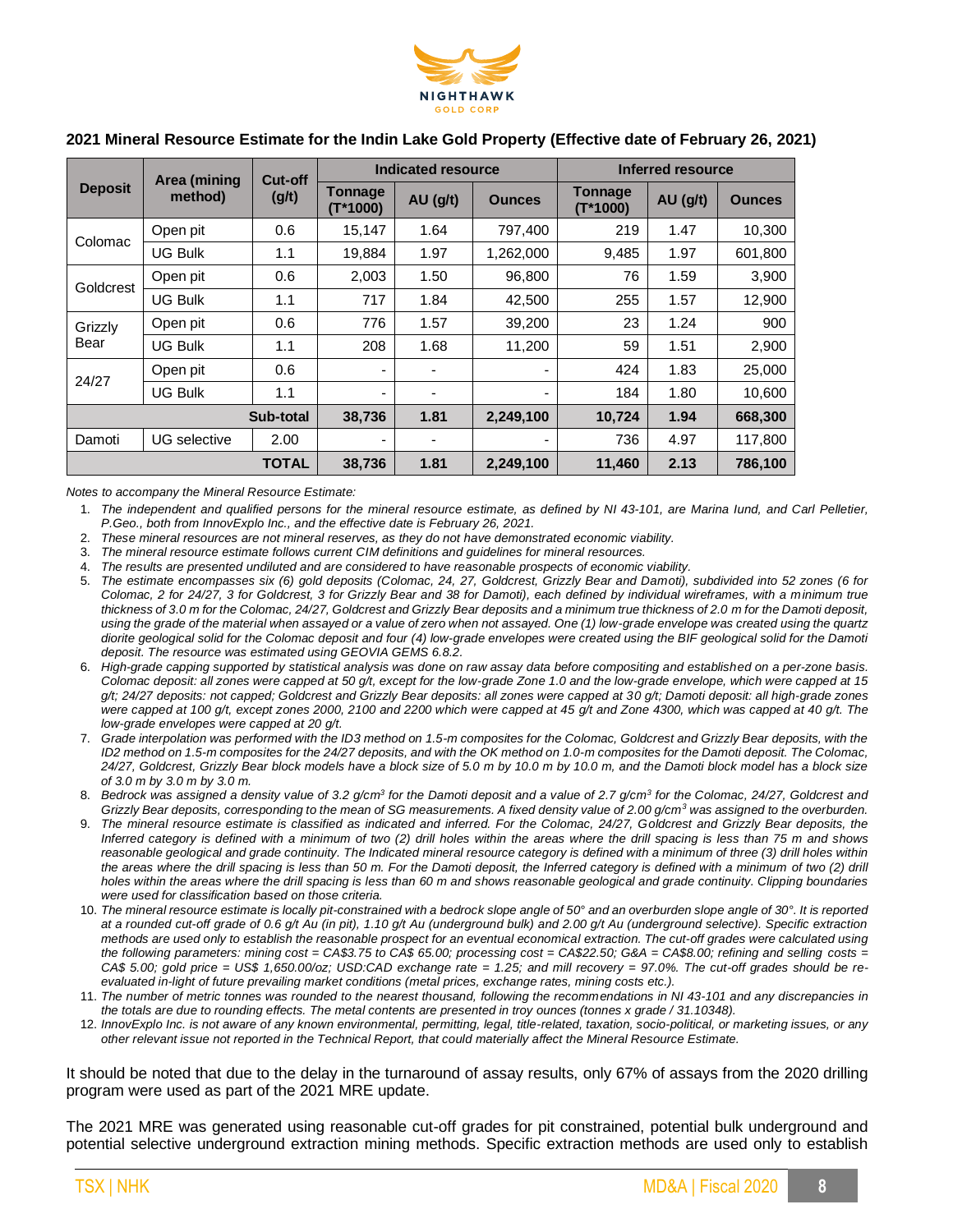

reasonable cut-off grades for various portions of the deposits. No Preliminary Economic Analysis, Pre-Feasibility Study or Feasibility Study has been completed to support economic viability and technical feasibility of exploiting any portion of the mineral resources, by any specified mining method. The "reasonable prospects for eventual economic extraction" were satisfied with a constrained pit shell (open pit) and manual selection of blocks (underground) according to the economical parameters selected (cut-off grade, mining method, etc.) and the geological continuity of the mineralization.

## *Preliminary Metallurgical Results*

A total of four (4) metallurgical studies have been completed with samples from seven (7) mineralized zones within the Colomac and Goldcrest deposits. Testing was completed at Bureau Veritas in Richmond, BC, and audited by Starkey & Associates Inc. in Oakville, Ontario. The results to-date compare favourably to similar North American projects with the most recent test results findings being consistent with previous studies showing that Colomac rock performs exceptionally well in terms of its grind characteristics, gold recoveries, purity, and responsiveness to all standard gold recovery technologies. The Colomac test program is still at an early stage of evaluation, where it is reasonable to believe that further optimization should improve gold recovery in all process options. At this stage of the project, no further testing is required until a preferred process option has been decided upon. Once the preferred process option is defined, a comprehensive metallurgical study would be necessary to optimize process conditions.

Studies completed to-date include; the four 2019 composite samples (standard testing, four bottle roll and four column leach tests), four 2018 composite samples (that were submitted for the same tests, see press releases dated March 19, 2019 and April 23, 2020), one higher grade sample from Zone 1.5 (standard testing, two bottle roll and one column leach tests, see press releases dated February 21, 2018 and May 22, 2018), and three composite samples from lower-grade material (standard testing and one bottle roll leach test, (see press release dated April 19, 2017). All results received to-date are summarized in Table 1 and show that the materials tested responded favourably to the proposed process options.

## **Testwork Highlights:**

- Studies continue to note minimal variation in rock hardness for all test samples covering all zones and deposit depths, indicating that both the Colomac Main and Goldcrest sills are relatively homogeneous.
- Based on the collective test results to-date, the Colomac deposit is amenable to all standard gold recovery technologies including, flotation, gravity concentration, cyanidation, and heap leaching (Table 1).
	- A combination of gravity and cyanide leach recovery processes (gravity+cyanidation), as well as whole ore cyanidation methods, have given exceptional results with recoveries ranging in average from 95.1% to 98.0% and 91.3% to 97.2% respectively (Table 1), representing a significant increase in recovery over historical production results of 88.1% (1994 to 1997).
	- Although additional studies are required to fully validate these findings, early indications based on metallurgical results received to-date suggest that a semi-autogenous grinding ("SAG") ball mill grinding circuit followed by a gravity concentrate leach, and a cyanide leach circuit on the resultant final ground product, represent a promising process route for recovering gold from Colomac rock.
- Based on the findings of all test work to-date, gold recoveries using heap leaching may be a viable process for low-grade material which would otherwise be discarded as waste.
	- Column leach tests performed to-date resulted in recoveries ranging from 21.3% to 66.0% (107 day run) and up to 69.7% (206 day run) (Table 1).
	- o Bottle roll leach tests performed to-date resulted in recoveries ranging from 22.0% to 81.8% (minus half (½) inch crushed material, 10 day run)

The 2019 program sampled areas of the Colomac Main sill that had not been previously investigated and involved the selective sampling of 11 boreholes from Zones 2.0, 2.5, and 3.0. All programs to-date collected approximately 70 kg of drill core material for each sample, which were then assayed for gold, tested for grindability using the SAGDesign methodology, and for amenability to several other commonly used gold recovery processes.

It has been well documented that the head grades of assayed Colomac samples show significant variability between fire assay and screened metallic assays (except the lower-grade Colomac 2019 samples). This is believed to be due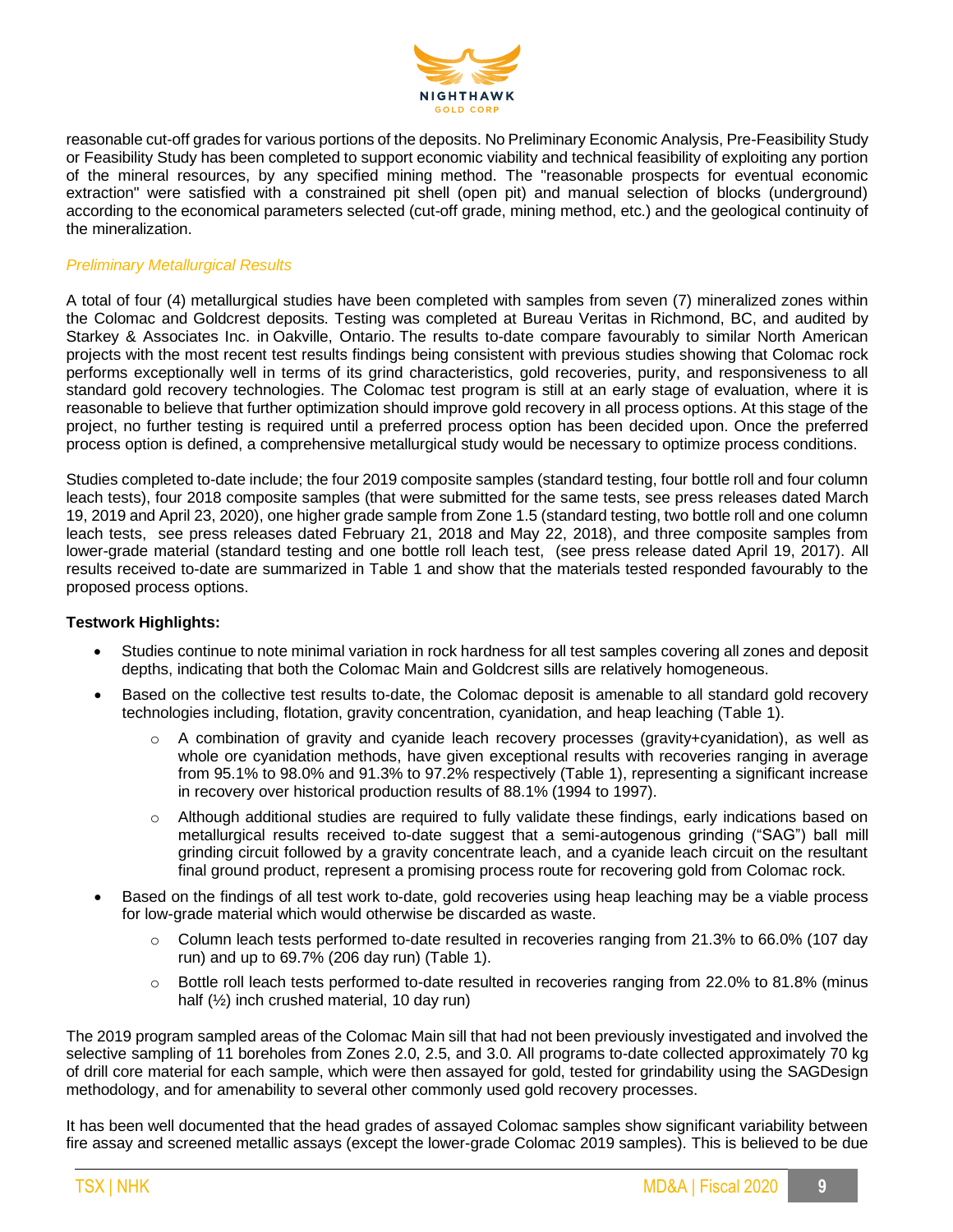

to the nugget effect of gold in the deposit as material with nuggetty gold mineralization would be expected to result in erratic calculated heads for the various tests. Fire assay results are consistently lower while the metallic assays and screen analysis assays of all the size fractions gives a much better indication of the amount of gold present. This is evidenced by the extent to which gold is recovered in the tests completed.

Results from all studies are summarized in the table below and show that the materials tested respond favorably to the proposed process options. Refer to press release dated September 15, 2020, for a detailed summary of metallurgical findings from all studies.

|                                         | Gold Recovery, % |             |                          |                  |           |      |          |      |                       |      |      |
|-----------------------------------------|------------------|-------------|--------------------------|------------------|-----------|------|----------|------|-----------------------|------|------|
|                                         | Heap             | Column      | Column                   |                  |           |      | Whole    |      |                       |      |      |
| <b>Process Routes</b>                   | <b>Bottle</b>    | Cyanide*    | Cyanide*                 | <b>Flotation</b> |           | Ore  | Gravity  |      | Gravity +<br>Cyanide* |      |      |
|                                         | Roll             | $~107$ days | $+206$ days <sup>1</sup> |                  |           |      | Cyanide* |      |                       |      |      |
| Particle Size P <sub>80</sub> (µm)      | 12700            | 12700       | 12700                    | 75               | 106       | 150  | 150      | 75   | 106                   | 150  | 106  |
| 2019 MET-1                              | 42.6             | 66.0        |                          | 90.0             | 92.8      | 84.2 | 93.4     | 72.5 | 84.1                  | 91.4 | 93.8 |
| 2019 MET-2                              | 22.0             | 43.6        | N.A                      | 88.2 88.8        |           | 85.8 | 95.2     |      | 82.2 39.0 52.9        |      | 96.0 |
| 2019 MET-3                              | 72.4             | 60.3        |                          | 95.7             | 93.4      | 87.4 | 94.4     | 74.9 | 78.7 74.8             |      | 95.9 |
| 2019 MET-4                              | 47.7             | 21.3        |                          |                  | 86.3 82.6 | 75.6 | 91.3     |      | 53.6 59.0 50.9        |      | 94.6 |
| <b>Average Colomac 2019</b>             | 46.1             | 47.8        | <b>TBC</b>               | 90.1             | 89.4      | 83.3 | 93.6     |      | 70.8 65.2 67.5        |      | 95.1 |
| Colomac 2018 Sample 1                   | 31.5             | 45.6        | 57.4                     | 94.9             | 94.5      | 92.8 | 97.1     | 76.6 | 75.4 64.0             |      | 98.0 |
| Colomac 2018 Sample 2                   | 49.1             | 46.4        | 55.5                     | 94.8             | 94.5      | 94.2 | 96.8     | 75.8 | 75.0 69.0             |      | 97.3 |
| Colomac 2018 Sample 3                   | 47.1             | 46.1        | 54.9                     | 92.1             | 88.6      | 84.8 | 96.7     | 63.3 | 58.7 53.6             |      | 96.3 |
| Goldcrest 2018 Sample 4                 | 49.6             | 61.1        | 69.7                     | 98.1             | 94.9      | 95.5 | 97.2     | 83.0 | 76.3 74.9             |      | 96.8 |
| <b>Average Colomac 2018</b>             | 44.3             | 49.8        | 59.4                     | 95.0             | 93.1      | 91.9 | 97.0     |      | 74.7 71.4 65.4        |      | 97.1 |
| Colomac 2017 High-Grade                 | 57.5             | 34.3        | N.A                      | 94.6 93.5        |           | 90.7 | 96.4     |      | 77.6 74.7 74.9        |      | 98.0 |
| <b>Colomac Master Composite</b><br>2016 | 81.8             | N.A         | N.A                      | 94.9             | 94.1      | 95.5 | 96.4     |      | 65.4 74.1 76.3        |      | 96.5 |

#### *Table 1 Master Table of Test Results*

*\*Headers identified as "Column Cyanide", refers to the Column Cyanidation test, "Whole Ore Cyanide", refers to the Whole Ore Cyanidation test, and "Gravity + Cyanide", refers to the Gravity + Cyanidation test.*

Notes:

1. Samples ran from 206 up to 213 days

Preliminary testwork indicates that the Colomac deposit is amenable to all standard recovery technologies, with no adverse materials detected. These preliminary metallurgical results indicate that a standard SAG ball mill grinding circuit with or without gravity concentrators on cyclone underflows, and followed by a gravity concentrate leach (if applicable), and a cyanide leach circuit on the resultant final ground product, would be the best process options to consider for recovering gold from Colomac.

At this time, no further testing is contemplated. Going forward, a preliminary economic analysis of the flowsheet alternatives would be required to conclusively determine the capital and operating expenditures for each flowsheet considered. Such a study would allow for a more focused metallurgical test program to be developed for testing samples from future sampling campaigns. Such studies may contemplate broadening future sampling to include other satellite gold zones and other zones to depth within the mineralized sills, with the main objective to confirm that the metallurgical responses observed so far will apply over a broader range of head grades, zone locations, and depths within the deposit.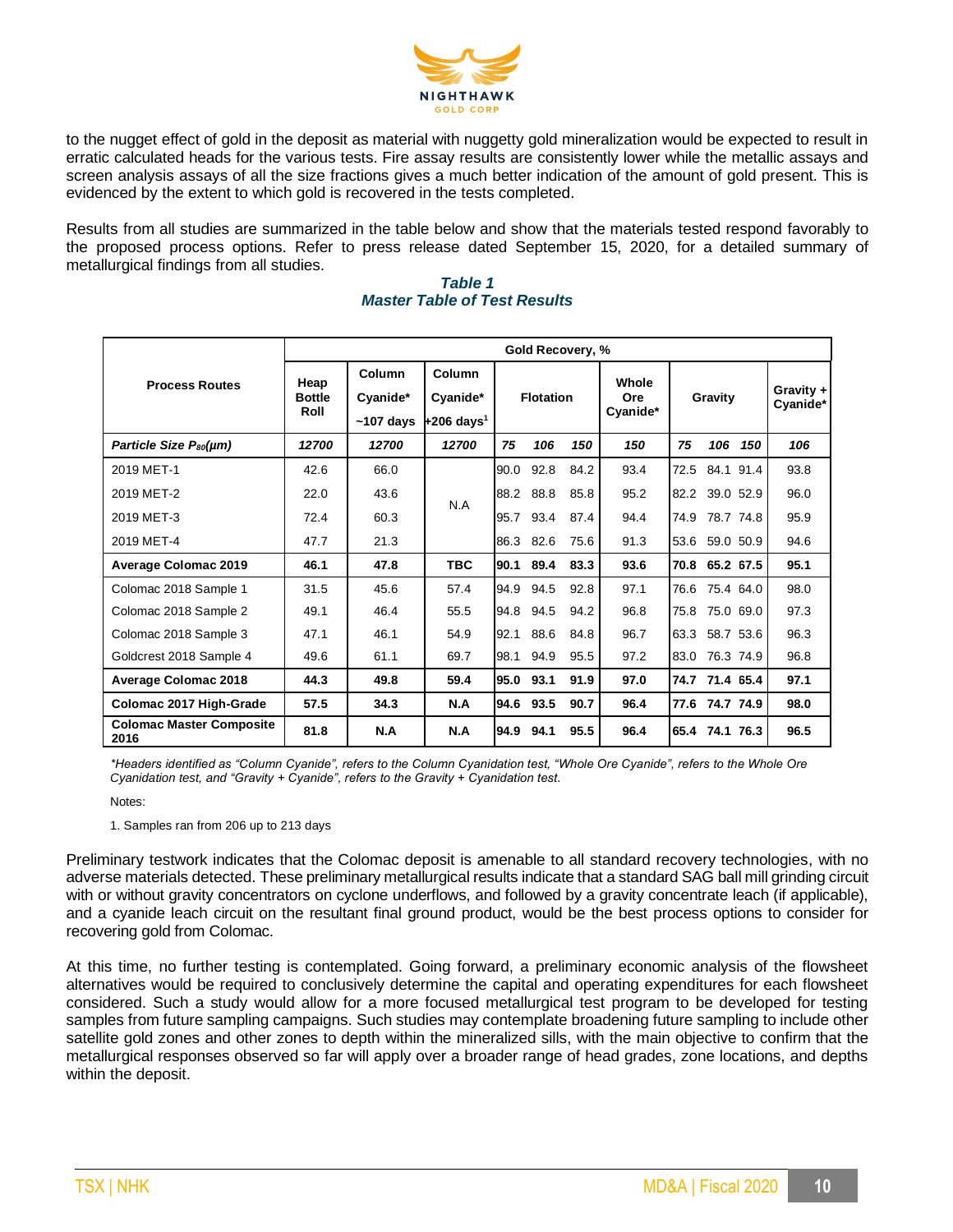

# *2.3 Exploration Programs*

Nighthawk received its land use permits and water licences approving its exploration activities over the next 5 years, expiring in February 2024, and which are extendible up to February 2026.

The 2020 drill season commenced on March 13, with three drills and an initial 25,000-metre drill program. Nighthawk temporarily suspended exploration activities due to the Coronavirus pandemic on April 5, 2020 (see press release dated March 27, 2020) and resumed exploration activities during the second week of July. A total of 22,993 metres were completed for the 2020 drilling season which were focused mainly at Colomac, with a small program at the Leta Arm Trend ("**Leta Arm**"), and the Treasure Island Zone ("**Treasure Island**").

The Company completed camp modifications which include additional sleeper tents, a second core shack; and expanded camp operational facilities including a larger generator to address the additional power needed to support an expanded 2021 program.

## *2020 Colomac Centre Exploration Program*

Due to the Coronavirus pandemic discussed earlier, a temporary shut-down of activities impacted the Company's ability to expand its drill program. A total of 16,421 metres of drilling was completed at Colomac in 2020.

The 2020 drill program focused on the continued delineation of higher-grade domains at Zone 1.5, 2.0 and 3.5, targeting near-term ounces as outlined within the Exploration Target (areas within the Colomac deposit proximal to the 2020 MRE). Drilling at Zone 1.5 and 3.5 returned high-grade intercepts and successfully extended mineralization in these respective areas (see press releases dated August 20, and September 29, 2020).

Drilling at Zone 1.5 and 2.0 was successful in opening up a new unexplored region of the sill and confirmed significant expansion and widening of the host quartz diorite portion of the sill to depth within the northern part of Zone 2.0. Drilling at Zone 2.0 also encountered one of the best continuous mineralized intersections ever reported at Colomac (280 metres) with visible gold observed in 79 individual assay samples), extending a broad band of mineralization to new depths where it remains open (see press release dated October 21, 2020).

#### • **Hole C20-06 returned 252.13 metres (150.00 metres true width) of 1.84 g/t Au, including 200.45 metres (110.00 metres true width) of 2.01 g/t Au with several internal higher-grade intercepts.**

The success in locating and tracing new areas of higher-grade mineralization along the main Colomac Deposit continues to validate the Company's belief in the deposit's capacity to host discrete corridors of consistent elevated grade),

As of the date of this document, 9,703 metres of the 16,421 metres of drilling have been released. For further information, including detailed drilling results from previous drilling campaigns, please refer to the Company's website at [www.nighthawkgold.com.](http://www.nighthawkgold.com/)

## *2020 Regional Exploration*

Nighthawk's 930 km<sup>2</sup> Indin Lake Gold Property encompasses many other highly prospective targets including a number of untested prospects. Regional prospecting activities provide additional information to support the prioritization of targets up or down the value chain. A number of these satellite targets could provide high-grade feed to any future Colomac operation at a minimum. The Company strongly believes that the continued exploration success from drill testing satellite targets (such as those outlined in Figure 4 below) supports Nighthawk's conviction that there are other multi-million-ounce opportunities capable of hosting high-grade mineralization.

The many prospective regional targets provide a remarkable opportunity for growth and collectively strengthen the Company's 100% controlled regional play centered around an advanced exploration target with quality ounces and a strong foundation for growth. Regional drilling in 2020 tested Leta Arm (1,065 metres) and Treasure Island (5,508 metres), two targets hosted within large deformation zones where previous drilling returned good grades over good widths and warrant additional follow up work.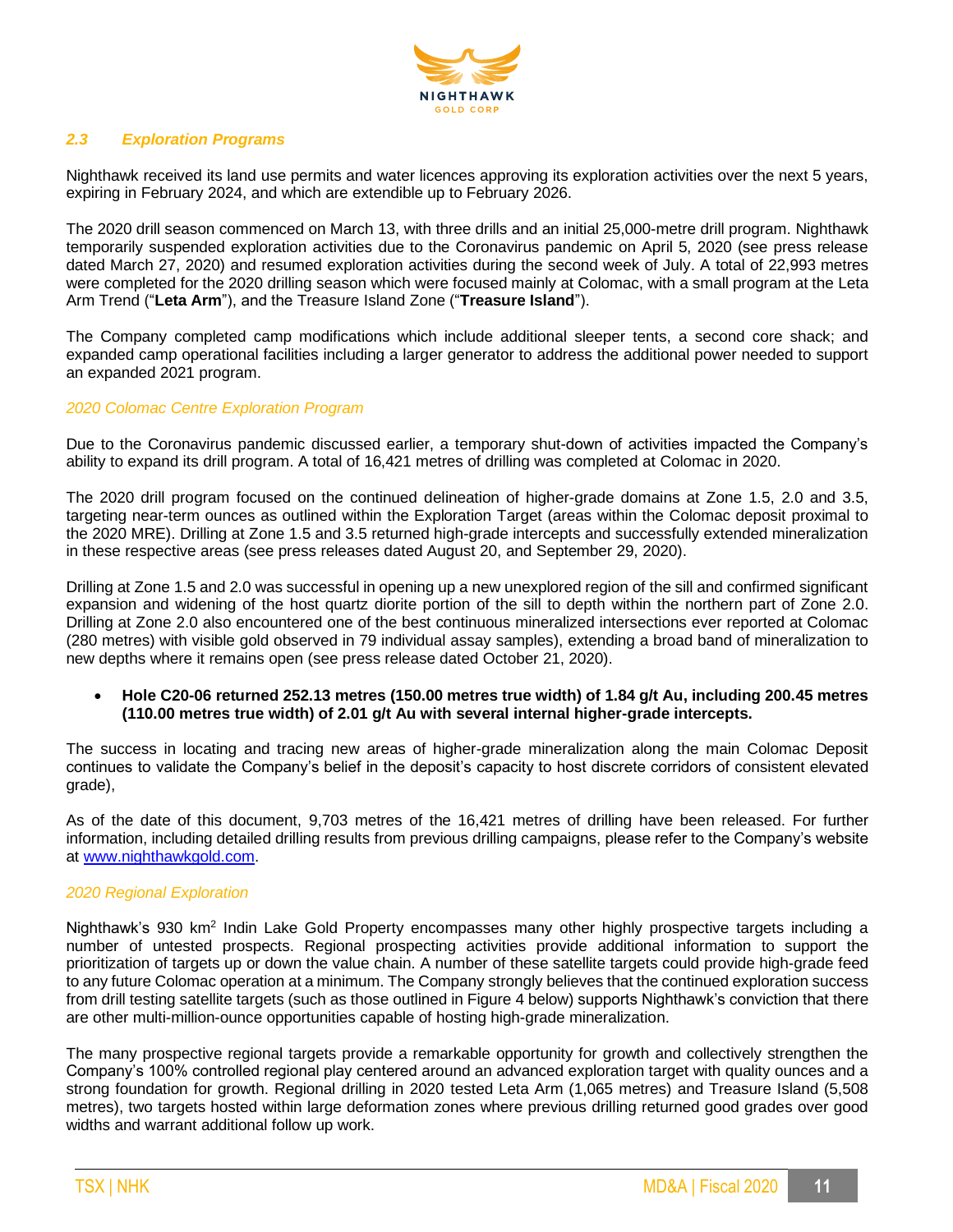

#### *Figure 4 Indin Lake Regional Targets*



## *2-Year Exploration Goals – Substantially Increase the Global Resource Base*

On March 1, 2021, the Company provided its goals and objectives over the course of the next two years. The exploration strategy has three main objectives:

- Resource expansion opportunities within known deposits (within the Colomac Centre as well as the Cass Zone, located within the recently optioned Kim & Cass Property);
- Identify new, near-surface mineralization proximal to the Colomac Centre; and
- Target assessment to identify, expand and include known targets that could contribute to the global resource base.

## **3. EXPLORATION AND EVALUATION EXPENDITURES**

The following table identifies the breakdown of the Indin Lake Gold Property's capitalized exploration and evaluation expenditures for the years months ended December 31, 2020 and 2019:

## *Indin Lake Gold Property*

| Years ended December 31,             | 2020         | 2019         |
|--------------------------------------|--------------|--------------|
| <b>Capitalized Acquisition Costs</b> |              |              |
| Balance, beginning of year           | \$10,456,144 | \$10.348.314 |
| Acquisition costs                    | 696.520      | 107.830      |
| Balance, end of year                 | \$11,152,664 | \$10.456.144 |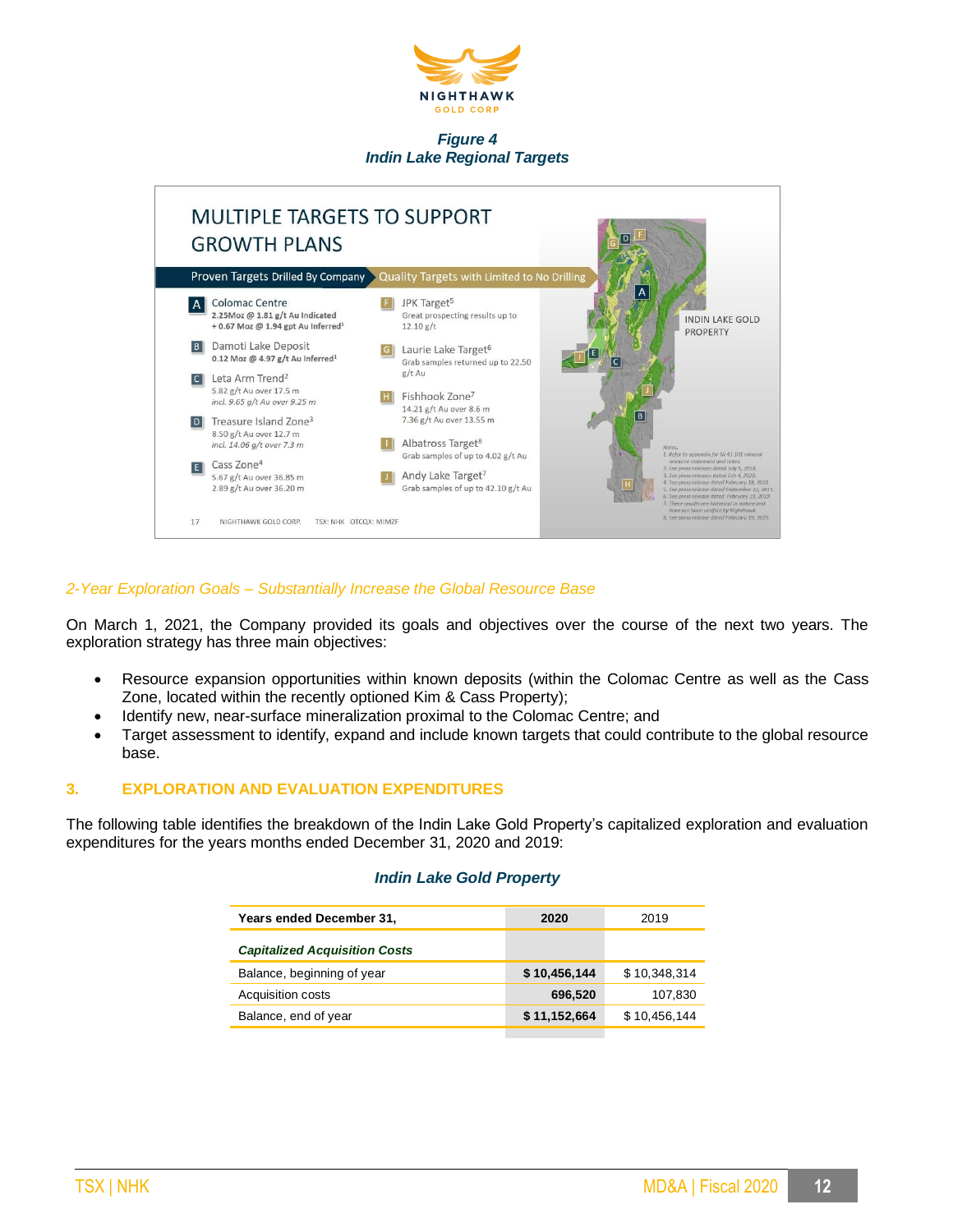

| Years ended December 31,            | 2020         | 2019         |
|-------------------------------------|--------------|--------------|
| <b>Expensed Exploration Costs</b>   |              |              |
| Balance, beginning of year          | \$71,627,658 | \$56,814,756 |
| Drilling                            | 3,424,469    | 5,566,140    |
| Camp                                | 2,904,328    | 1,936,705    |
| Transportation                      | 2,796,920    | 3,186,208    |
| Geological & consultant fees        | 1,307,232    | 1,518,109    |
| Assaying & analytical               | 912,035      | 1,502,214    |
| Metallurgy                          | 129,061      | 170,071      |
| Licenses & permits                  | 124,202      | 120,203      |
| Prospecting program consulting      | 122,988      | 528,013      |
| Engineering                         | 81,038       |              |
| Administrative office costs & other | 30,084       | 52,423       |
| Environmental                       | 8,623        | 48,559       |
| Geophysics                          | 1,100        | 184,257      |
|                                     | 11,842,080   | 14,812,902   |
| Balance, end of year                | \$83,469,738 | \$71,627,658 |

During the year ended December 31, 2020, exploration and evaluation expenditures of \$11.8 million were incurred and primarily related to the 2020 exploration program on the Company's Indin Lake Gold Property, which began in early March 2020 (year ended December 31, 2019, exploration and evaluation costs of \$14.8 million were incurred). Costs related to the 2020 drill program and other geological and mining evaluation work including metallurgy costs to advance the property. For further details of the program, see Section 2.3 – Exploration Programs. As well, during the year ended December 31, 2020, the Company paid an aggregate of \$0.6 million (\$0.3 million in cash and issued 200,000 common shares valued at \$0.3 million) to purchase certain net smelter return and net profit interest royalties on regional asset within the Indin Lake Gold Property.

## **4. OUTLOOK**

As of December 31, 2020, Nighthawk's working capital position was \$7.9 million with flow-through expenditure obligations of \$5.4 million remaining. The Company completed camp expansion activities to accommodate up to seven (7) drills which would allow for upwards of 100,000 metres of drilling, a significant step forward in advancing the vast potential of the Indin Lake Gold Property. The Company commenced the 2021 drill season in March and currently has five (5) drills on site which would allow for up to 75,000 metres of drilling to be completed this year.

An investment in Nighthawk's securities is speculative, see Section 14.7 – Risk Factors.

## **5. SERVICE OBLIGATION UNDER TERMS OF COLOMAC AGREEMENT**

As consideration for the Colomac Property (see Section 2.1 – Acquisitions), Nighthawk committed to perform reclamation services on three other sites within the Indin Lake Gold Property land package which are the responsibility of AANDC, being the Diversified, Chalco Lake, and Spider Lake sites. The obligation for the reclamation services being carried out on behalf of AANDC totals a maximum of \$5.0 million. The Company entered into the Colomac LOC's totalling \$5.0 million in favour of AANDC to secure the obligation to perform the reclamation services for each site. The Colomac LOC's are thereby secured by the Colomac GIC's at a Canadian chartered bank for the same amounts.

The Company has not assumed the reclamation liabilities of these three sites directly and is not responsible for any historical environmental liabilities associated with the Colomac Property. Upon completion of the reclamation services to the satisfaction of an independent third party engineer, the Colomac LOC's with respect to each site will be released and the hold restriction on the related Colomac GIC will be eliminated (\$3.0 million for the Diversified site, \$1.0 million for the Chalco Lake site and \$1.0 million for the Spider Lake site). The service obligation with respect to the Chalco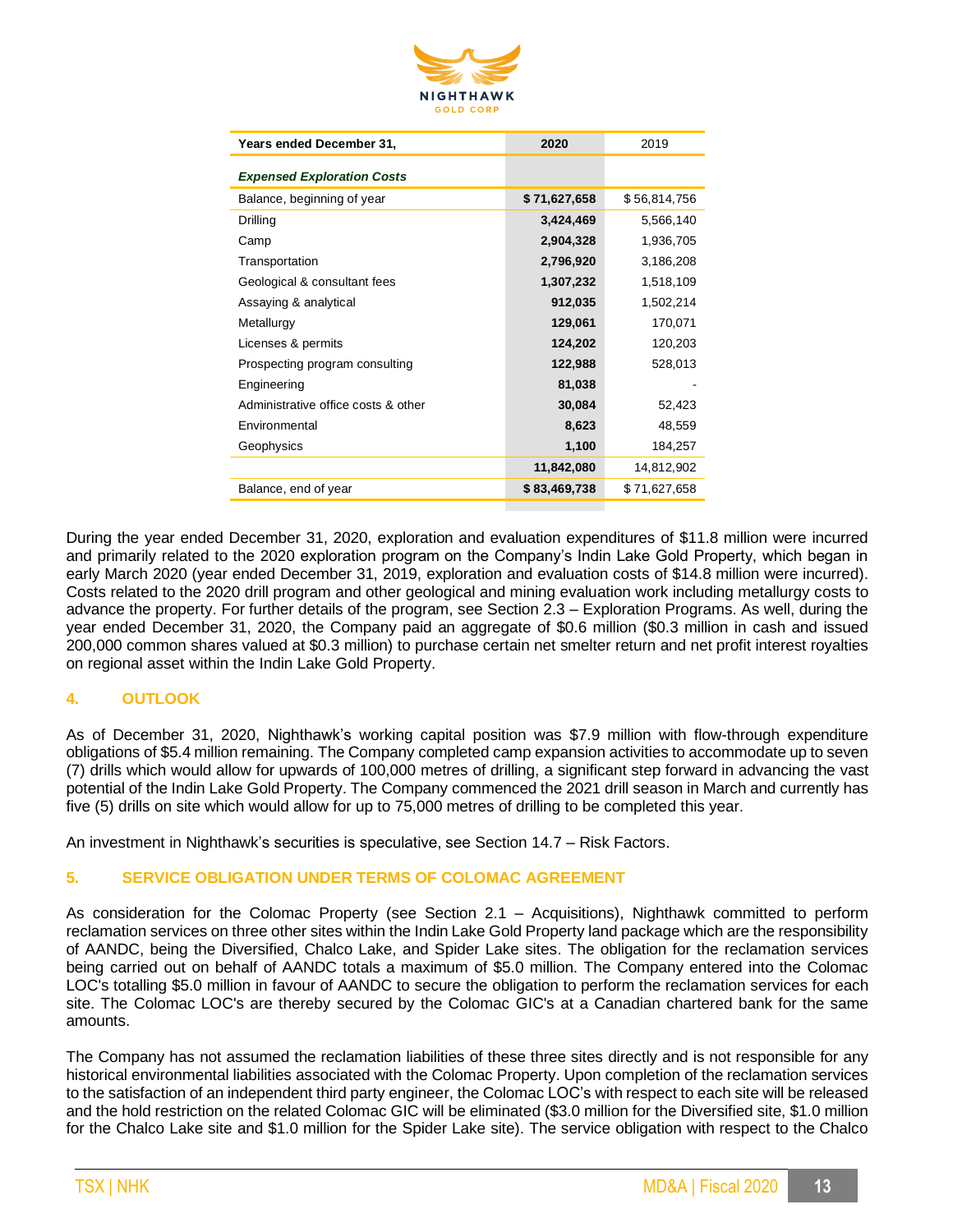

Lake site was completed during Fiscal 2013 and no further work is required thereon. At any time, the Company may terminate the liability relating to this service obligation, but as a consequence would relinquish the related Colomac GIC still held as security against the Colomac LOC's at that time.

#### *Diversified*

No costs were incurred on the Diversified service obligation during the year ended December 31, 2020. Cumulative expenditures to December 31, 2020 are \$1.3 million. During fiscal 2012, significant work was performed (\$1.2 million) to remove a majority of the existing structures, hazardous and non-hazardous waste from the site. A spur ice road to the Diversified site was previously commissioned during the winter months to efficiently transport the material offsite to the appropriate disposal facilities. No further demolition work is required at Diversified as all structures have been removed. Remaining work includes the removal of debris, management of contaminated soil and planning closure of the mine shaft. Further significant remediation work on this site may be carried out once a final reclamation plan has been prepared and all necessary approvals obtained from AANDC. Fulfillment of this obligation would require the use of hard dollar funds (non-flow-through) and may be carried out when the Company has a sufficient budget to do so. Once the work is completed however, the Colomac LOC (for Diversified) would be terminated and the restriction on the related Colomac GIC of \$3.0 million would be released.

## *Spider Lake*

No costs were incurred on the Spider Lake service obligation during the year ended December 31, 2020. Cumulative expenditures to December 31, 2020 are \$0.2 million. During fiscal 2012, Nighthawk carried out a delineation program at Spider Lake and obtained a better estimate of the hydrocarbon and metals contamination at site. A waste rock characterization program was performed as well. Results of these programs allowed Nighthawk to plan the reclamation work at this site. All necessary approvals of the Spider Lake reclamation plan have been obtained. The reclamation work planned for the summer of 2014 was not able to be carried out as the Company did not have a sufficient budget of hard dollar funds (non-flow-through) to complete the work. Once the work is completed however, the Colomac LOC (for Spider Lake) would be terminated and the restriction on the related Colomac GIC of \$1.0 million would be released.

## **6. SELECTED ANNUAL INFORMATION**

The following chart summarizes selected annual financial information for the three most recently completed financial years. The information has been prepared in accordance with IFRS:

|                                            | Year Ended   | Year Ended   | Year Ended   |
|--------------------------------------------|--------------|--------------|--------------|
|                                            | December 31, | December 31, | December 31, |
| <b>Operations</b>                          | 2020         | 2019         | 2018         |
|                                            |              |              |              |
| Operating expenses                         | \$1,942,888  | \$1,782,248  | \$1,882,241  |
| <b>Exploration and evaluation expenses</b> | 11,842,080   | 14.812.902   | 13.487.577   |
| Stock-based compensation                   | 457,611      | 856,065      | 1,156,572    |
| Gain on sale of investment                 |              | (38,750)     |              |
| Unrealized loss on marketable securities   |              |              | 90,000       |
| Flow-through share premium                 | (1,512,839)  | (208,725)    | (2,803,649)  |
| Interest income                            | (114,686)    | (227,378)    | (573,600)    |
| Deferred income tax provision (recovery)   | 88.112       | 194.214      | (37,974)     |
| Loss for the period                        | 12,703,166   | 17,170,576   | 13,201,167   |
| Loss per share                             | \$0.27       | \$ 0.41      | \$ 0.35      |
| Total assets                               | \$25,258,621 | \$25,615,180 | \$29,575,469 |
| Total long-term financial liabilities      | \$4.541.945  | \$3.413.464  | \$3.413.464  |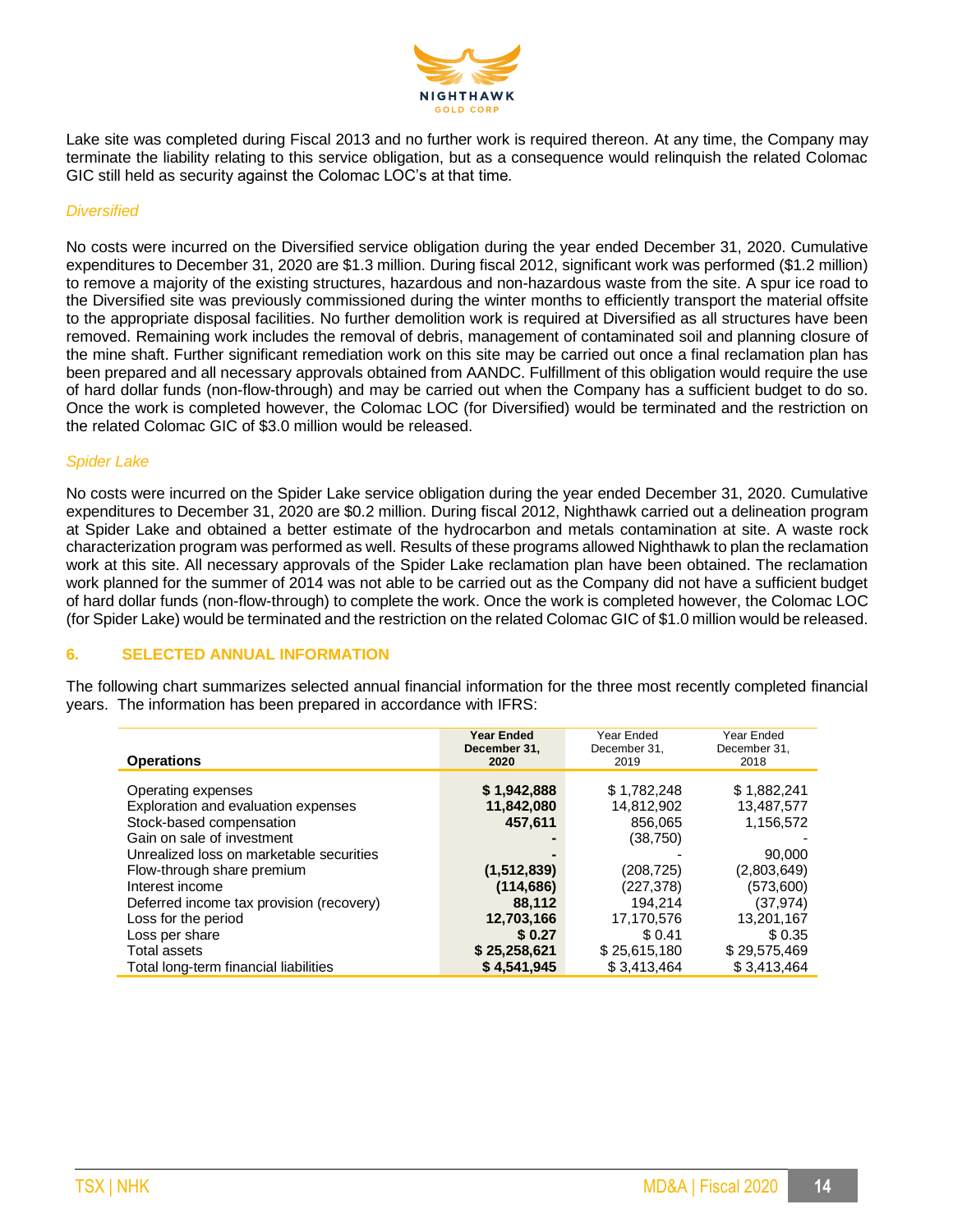

## **7. RESULTS OF OPERATIONS**

|                                                                                                                                                                                                                                                                                                               | <b>Years Ended December 31,</b>                                                                                       |                                                                                                                                  |  |  |
|---------------------------------------------------------------------------------------------------------------------------------------------------------------------------------------------------------------------------------------------------------------------------------------------------------------|-----------------------------------------------------------------------------------------------------------------------|----------------------------------------------------------------------------------------------------------------------------------|--|--|
| <b>Operations</b>                                                                                                                                                                                                                                                                                             | 2020                                                                                                                  | 2019                                                                                                                             |  |  |
| Exploration and evaluation expenses<br>Salaries, director and consulting fees<br>Shareholder communication and marketing<br>Office and administration<br>Professional fees<br>Regulatory<br>Travel<br>Gain on sale of investment<br>Stock-based compensation<br>Flow-through share premium<br>Interest income | \$11,842,080<br>910,690<br>367,413<br>234,382<br>211,583<br>119,288<br>99,532<br>457,611<br>(1,512,839)<br>(114, 686) | \$14,812,902<br>869.440<br>410.132<br>208,549<br>117,569<br>84.440<br>92,118<br>(38, 750)<br>856,065<br>(208, 725)<br>(227, 378) |  |  |
| Deferred tax provision                                                                                                                                                                                                                                                                                        | 88,112                                                                                                                | 194,214                                                                                                                          |  |  |
| Loss for the year                                                                                                                                                                                                                                                                                             | \$12,703,166                                                                                                          | \$17,170,576                                                                                                                     |  |  |
| Loss per share – Basic and fully diluted                                                                                                                                                                                                                                                                      | $$0.27^{(1)}$$                                                                                                        | $$0.41^{(1)}$                                                                                                                    |  |  |

(1) Fully diluted weighted average common shares outstanding, used in the calculation of fully diluted net loss per share, are not reflective of the outstanding stock options and warrants at that time as their exercise would be anti-dilutive in the net loss per share calculation.

# *7.1 Year Ended December 31, 2020*

Nighthawk's results of operations for the year ended December 31, 2020 resulted in a loss of \$12.7 million, compared to a loss of \$17.2 million for the year ended December 31, 2019.

The variance between the two years is due primarily to the following:

- Exploration and evaluation expenses decreased from 2019 to 2020 as a result of the level of activity on the Company's Indin Lake Gold Property. See Section 2.2 – Colomac for further details;
- Flow-through share premium income of \$1.5 million for the current year compared to \$0.2 million for the prior year as the Company incurred exploration expenditures and reduced its flow-through commitment at the time. The Company has \$5.4 million of flow-through commitments as of December 31, 2020;
- Shareholder communication, marketing and travel expenses decreased as the Company restricted from travel and updated its investor outreach strategy to account for the effects of the Coronavirus;
- Professional fees were increased from prior year as the company incurred costs to carry out the share consolidation as well as the royalty acquisition;
- Interest income is derived from the cash balance on hand as well as the Colomac GIC's being held has restricted cash to secure the Colomac LOC's. The cash is held at Canadian chartered banks;
- Gain on sale of investment in prior year related to the Company's sale of its investment in CR Capital Corp. which was acquired in previous years from the sale of the Superior Project.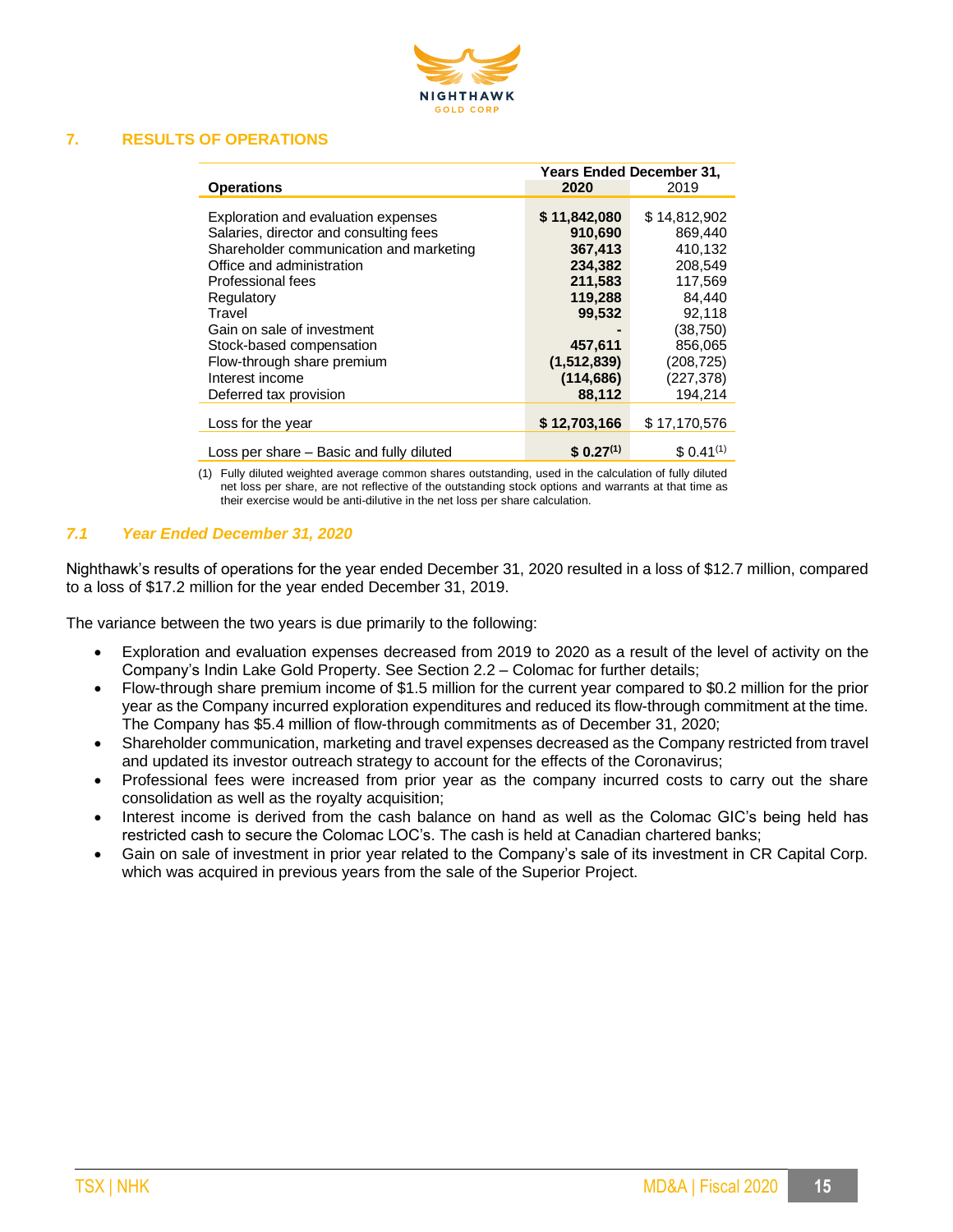

## **8. QUARTERLY FINANCIAL INFORMATION**

The following selected financial data for the past eight quarters has been prepared in accordance with IFRS and should be read in conjunction with Nighthawk's audited annual consolidated financial statements:

| <b>Operations</b>                                                                                        | <b>Quarter Ended</b>               | <b>Quarter Ended</b>                | <b>Quarter Ended</b>                | <b>Quarter Ended</b>                          |
|----------------------------------------------------------------------------------------------------------|------------------------------------|-------------------------------------|-------------------------------------|-----------------------------------------------|
|                                                                                                          | Mar. 31, 2020                      | Jun. 30, 2020                       | Sep. 30, 2020                       | Dec. 31, 2020                                 |
| Operating expenses                                                                                       | \$606,208                          | \$287,903                           | \$323,239                           | \$725,538                                     |
| Stock-based compensation                                                                                 | 50,111                             | 50,111                              | 50,111                              | 307,278                                       |
| Exploration and evaluation expenses                                                                      | 2,297,831                          | 625,455                             | 5,703,432                           | 3,215,362                                     |
| Interest income<br>Flow-through share premium<br>Deferred tax provision                                  | (54,260)                           | (22, 584)                           | (26, 313)<br>(645, 183)<br>88,112   | (11,529)<br>(867, 656)                        |
| <b>Net loss</b>                                                                                          | \$2,899,890                        | \$940,885                           | \$5,493,398                         | \$3,368,993                                   |
| Net loss per share                                                                                       | $$0.06$ <sup>(1)</sup>             | \$0.02 <sup>(1)</sup>               | $$0.12^{(1)}$$                      | $$0.07^{(1)}$                                 |
| Cash and cash equivalents                                                                                | \$7,586,608                        | \$5,563,374                         | \$12,704,104                        | \$8,309,832                                   |
| Other current assets                                                                                     | 989,897                            | 935,488                             | 1,206,553                           | 1,126,815                                     |
| Exploration and evaluation assets                                                                        | 10,485,840                         | 11,076,325                          | 11,151,844                          | 11,152,664                                    |
| Restricted cash                                                                                          | 4,669,310                          | 4,669,310                           | 4,669,310                           | 4,669,310                                     |
| <b>Total Assets</b>                                                                                      | \$23,731,655                       | \$22,244,497                        | \$29,731,811                        | \$25,258,621                                  |
| Provision for service obligation                                                                         | \$3,012,314                        | \$3,012,314                         | \$3,012,314                         | \$3,012,314                                   |
| Reclamation provision                                                                                    | \$401,150                          | \$401,150                           | \$401,150                           | \$401,150                                     |
| <b>Operations</b>                                                                                        | <b>Quarter Ended</b>               | <b>Quarter Ended</b>                | <b>Quarter Ended</b>                | <b>Quarter Ended</b>                          |
|                                                                                                          | Mar. 31, 2019                      | Jun. 30, 2019                       | Sep. 30, 2019                       | Dec. 31, 2019                                 |
| Operating expenses<br>Stock-based compensation<br>Exploration and evaluation expenses<br>Interest income | \$397,560<br>1,518,873<br>(70,033) | \$516,380<br>5,842,992<br>(41, 878) | \$322,499<br>6,302,030<br>(55, 369) | \$545,809<br>856,065<br>1,150,007<br>(60,098) |
| Flow-through share premium<br>Gain on sale of investment<br>Deferred tax provision                       | (38, 750)                          |                                     | (208, 725)<br>194.214               |                                               |
| <b>Net loss</b>                                                                                          | \$1,807,650                        | \$6,316,494                         | \$6,554,649                         | \$2,491,783                                   |
| Net loss per share                                                                                       | $$0.04$ (1)                        | $$0.15^{(1)}$$                      | \$0.16(1)                           | \$0.06(1)                                     |
| Cash and cash equivalents                                                                                | \$13,051,470                       | \$19,444,270                        | \$11,567,105                        | \$9,662,590                                   |
| Other current assets                                                                                     | 958,257                            | 1,328,543                           | 1,268,699                           | 827,136                                       |
| Exploration and evaluation assets                                                                        | 10,374,196                         | 10,400,929                          | 10,433,250                          | 10,456,144                                    |
| Restricted cash                                                                                          | 4,648,616                          | 4,648,616                           | 4,669,310                           | 4,669,310                                     |
| <b>Total Assets</b>                                                                                      | \$29,032,539                       | \$35,822,358                        | \$27,938,364                        | \$25,615,180                                  |
| Provision for service obligation                                                                         | \$3,012,314                        | \$3,012,314                         | \$3,012,314                         | \$3,012,314                                   |
| Reclamation provision                                                                                    | \$401,150                          | \$401,150                           | \$401,150                           | \$401,150                                     |

(1) Fully diluted weighted average common shares outstanding, used in the calculation of fully diluted net loss per share, are not reflective of the outstanding stock options and warrants at that time as their exercise would be anti-dilutive in the net loss per share calculation.

The Company has not paid any dividends.

Operating expenses include salaries, director and consulting fees, shareholder communication and marketing, travel, office and administrative costs, regulatory and professional fees. Variances in operating expenses over the previous quarters related to office and administrative costs, professional and consulting fees, which varied based upon the scope of each exploration season and as well as timing of financing activities. Moving forward over the next year, it is expected that monthly operating expenses will be approximately \$180,000, before considering exploration activities, which are expected to focus on the Indin Lake Gold Property.

Stock-based compensation expense is a result of the timing of vested stock options fair valued using the Black-Scholes option pricing model. The deferred income tax provision (recovery) recorded through the periods is mainly a result of differences between the accounting and tax values of assets recognized on the consolidated statement of financial position.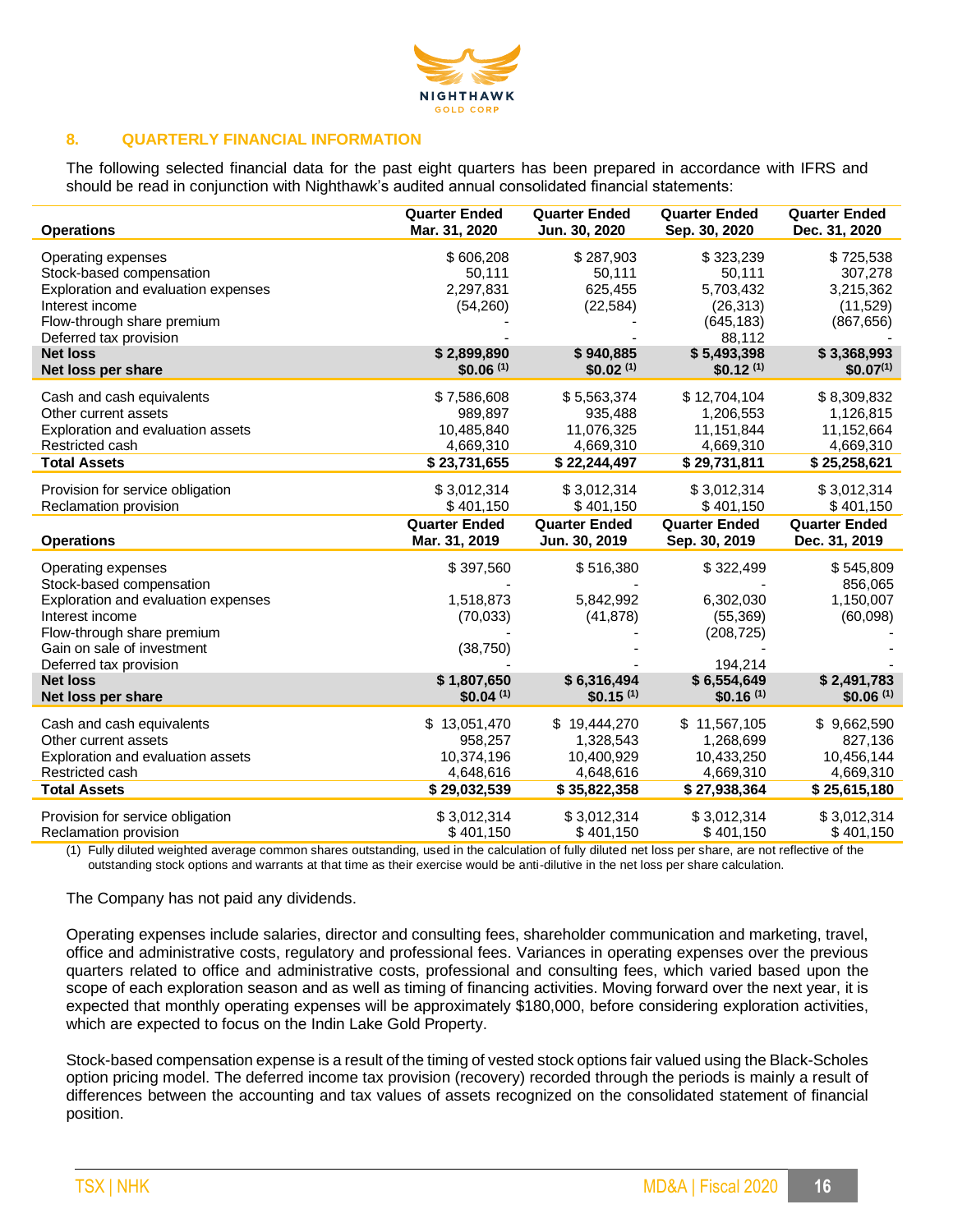

The major variances in cash and cash equivalents and total assets are mainly attributable to equity and debt placements and the funding of exploration activities as well as professional fees, consulting fees, travel and office and administrative expenses. The Company is in the exploration stage and therefore does not generate any operating revenue. The other variances also relate to the restricted cash posted as security under the Colomac Agreement (see Section 2.1 – Acquisitions for further details).

The variance in exploration and evaluation assets is primarily a result of the option payment and acquisition costs incurred under mineral property option agreements as well as potential write-downs. Exploration and evaluation assets are analyzed each period end to determine whether any write-downs are necessary and as a result may occur on an irregular basis.

The major variances in non-current liabilities are mainly attributable to the debt financing of Secured Notes as well as the provision for service obligation, which was incurred as a result of the acquisition of Colomac (see Section 5 – Service Obligation Under Terms of Colomac Agreement for further details).

# **9. LIQUIDITY AND CAPITAL RESOURCES**

The Company is wholly dependent on equity or debt financing to complete the exploration and development of its mineral properties. There can be no assurance that financing, whether debt or equity, will be available to Nighthawk in the amount required at any particular time or for any particular period, or, if available, that such financing can be obtained on terms satisfactory to Nighthawk (see Section 14.7 – Risk Factors). Nighthawk has not generated any revenue from operations and does not expect to generate any such revenue in its next fiscal year.

The working capital balance at December 31, 2020 was \$7.9 million (including cash of \$8.3 million). At December 31, 2020, long-term assets primarily included exploration and evaluation assets of \$11.2 million, restricted cash of \$4.7 million; long-term liabilities primarily consisted of a provision for service obligation of \$3.0 million (see Section 2.1 – Acquisitions and Section 5 – Service Obligation Under Terms of Colomac Agreement) and a flow-through premium liability of \$1.1 million. The Company has flow-through expenditure commitments of \$5.4 million as of December 31, 2020 which must be expended by December 31, 2021.

On August 20, 2020, the Company closed a \$12.0 million financing by way of a non-brokered private placement. See Section 1 – Description of Business for further details.

Funds from further debt and equity financings may be used to fund future drill programs; reclamation consulting work to be carried out to satisfy the service obligation under the terms of the Colomac Agreement; and general working capital purposes. Potential proceeds may be received from stock option exercises as well as the potential recovery of restricted cash being held as letters of credit (securing the service obligation under the Colomac Agreement).

The Company had no off-balance sheet arrangements as at December 31, 2020.

## **10. SIGNIFICANT ACCOUNTING POLICIES**

These consolidated financial statements are presented in Canadian dollars and have been prepared in accordance with IFRS and International Financial Reporting Interpretations Committee ("**IFRIC**") interpretations as issued by the International Accounting Standards Board ("**IASB**") and have been consistently applied to all the periods presented. Nighthawk is in the exploration stage and is subject to risks and challenges similar to companies in a comparable stage. As a result of these circumstances, there is significant doubt as to the appropriateness of the going concern presumption. There is no assurance that Nighthawk's funding initiatives will continue to be successful and these financial statements do not reflect the adjustments to the carrying values of assets and liabilities and the reported expenses and balance sheet classifications that would be necessary were the going concern assumption inappropriate. These adjustments could be material.

The Company's significant accounting policies are summarized in note 3 to the audited annual consolidated financial statements for the fiscal year ended December 31, 2020. The policies described below, and estimates related to them, have the most significant effect in preparation and presentation of Nighthawk's consolidated financial statements.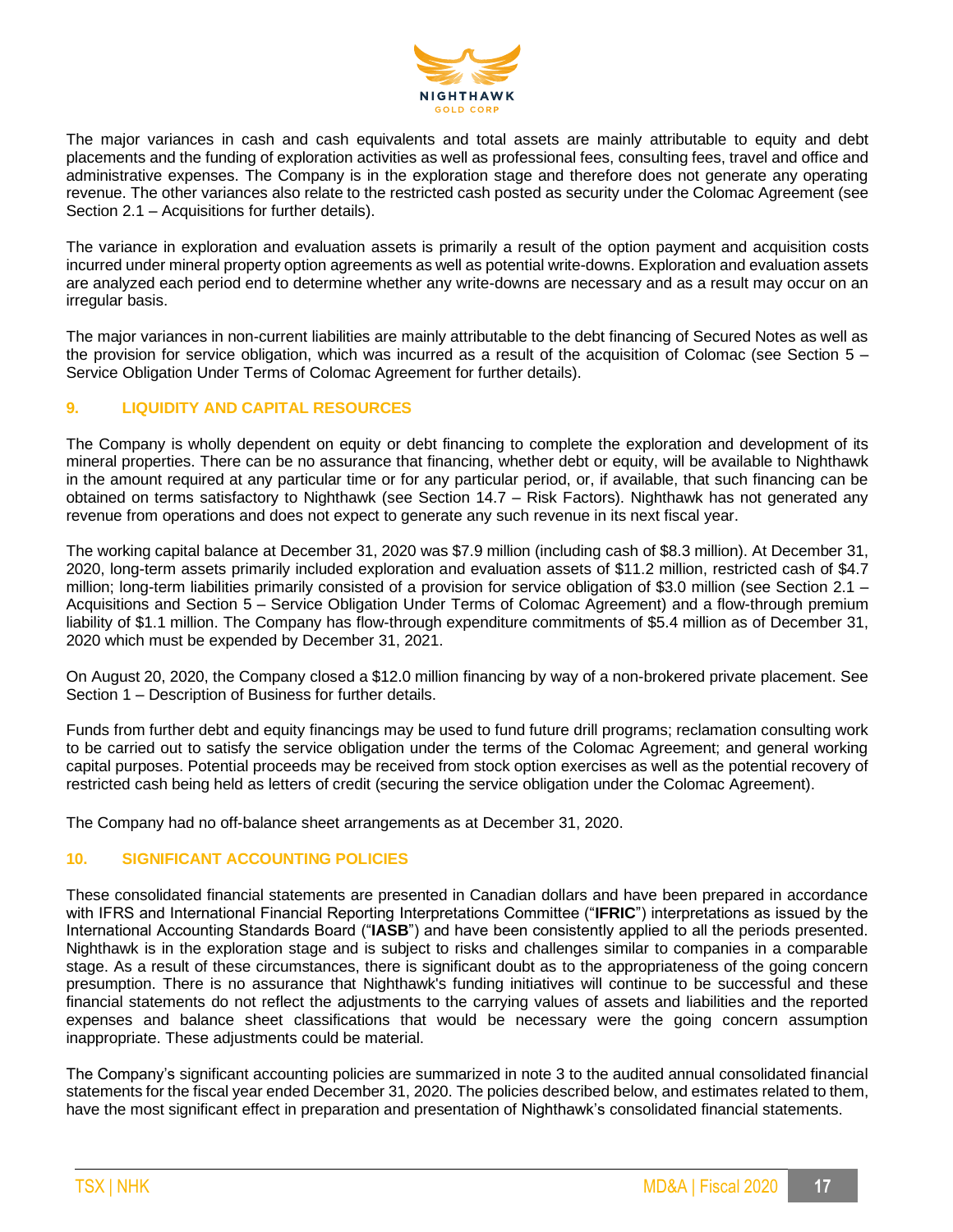

## *10.1 Accounting Policy Change*

During the year ended December 31, 2020, the Company changed its accounting policy of capitalizing exploration and evaluation expenditures. The Company believes that expensing such costs as incurred provides more reliable and relevant financial information. Cost of exploration and evaluation expenditures, including acquisition costs are expensed until it has been established that a mineral property is commercially viable. Previously, the Company capitalized these amounts. The financial statements for the year ended December 31, 2019 and January 1, 2019 have been restated to reflect adjustments made as a result of this change in accounting policy. See note 3(o) to the audited annual consolidated financial statements for a reconciliation of these statements.

## *10.2 Exploration and Evaluation Expenditures*

The Company expenses exploration and evaluation expenditures as incurred. Exploration and evaluation expenditures include acquisition costs of mineral properties, property option payments and evaluation activities.

Once a project has been established as commercially viable and technically feasible, related development expenditures are capitalized. This includes costs incurred in preparing the site for mining operations. Capitalization ceases when the mine is capable of commercial production, with the exception of development costs that give rise to a future benefit.

Exploration and evaluation expenditures are capitalized if the Company can demonstrate that these expenditures meet the criteria of an identifiable intangible asset. To date, no such exploration and evaluation expenditures have been identified and capitalized.

## *10.3 Share-Based Payment Transactions*

The grant date fair value of share-based payment awards granted to employees is recognized as an employee expense or capitalized to exploration and evaluation assets for grants to individuals working directly on mineral properties with a corresponding increase in equity, over the period that the employees unconditionally become entitled to the awards. The amount recognized as an expense is adjusted to reflect the number of awards for which the related service and non-market vesting conditions are expected to be met, such that the amount ultimately recognized as an expense is based on the number of awards that do meet the related service and non-market performance conditions at the vesting date. For share-based payment awards with non-vesting conditions, the grant date fair value of the share-based payment is measured to reflect such conditions and there is no adjustment for differences between expected and actual outcomes. Fair values of share-based payments (including stock options) are determined based on estimated fair values at the time of grant using the Black-Scholes option pricing model.

The fair value of the amount payable to employees in respect of share appreciation rights, which are settled in cash, is recognized as an expense with a corresponding increase in liabilities, over the period that the employees unconditionally become entitled to payment. The liability is remeasured at each reporting date and at settlement date. Any changes in the fair value of the liability are recognized as personnel expense in profit or loss.

Share-based payment arrangements in which the Company receives goods or services as consideration for its own equity instruments are accounted for as equity-settled share-based payment transactions, regardless of how the equity instruments are obtained by the Company.

## *10.4 Flow-through Shares*

The Company finances a portion of its exploration activities through the issue of flow-through shares, which transfer the tax deductibility of exploration expenditures to the investor. To the extent that the Company issues common shares to subscribers on a flow-through basis at a premium to the market value of non-flow-through common shares, any such premium is recorded as a liability on Nighthawk's consolidated statement of financial position at the time of subscription. This liability is reduced, on a pro-rata basis, as the Company fulfills its expenditure renunciation obligation associated with such flow-through share issuances, with an offsetting amount recognized as income.

A deferred income tax liability equal to the tax value of flow-through expenditures renounced is recognized once the Company has fulfilled its obligations associated with the renunciation of the related flow-through expenditures. In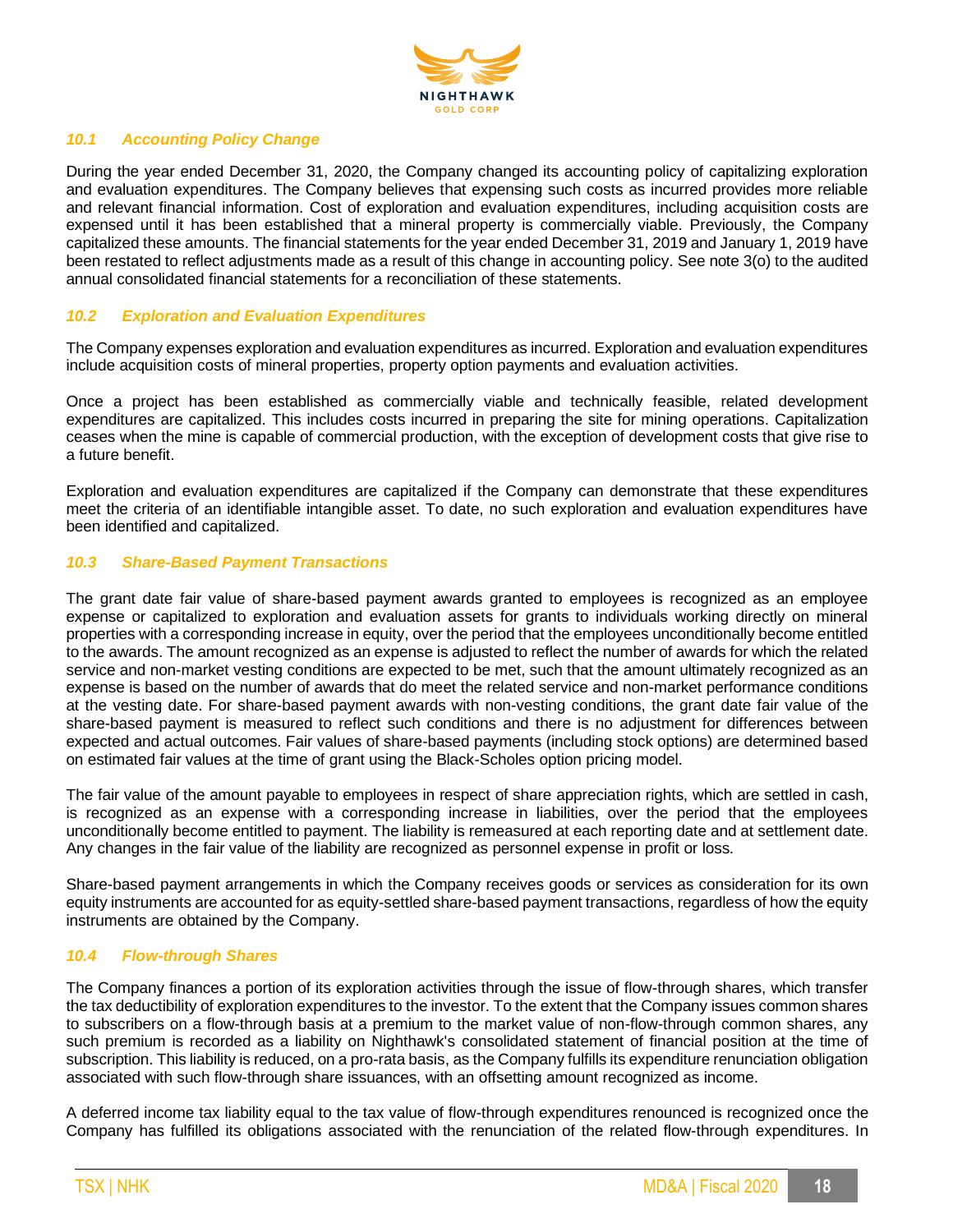

respect of a retrospective renunciation, such obligation is considered to have been fulfilled once related renunciation filings have been made with the appropriate taxation authorities. In respect of prospective renunciation (i.e. a lookback renunciation), the obligation is considered to be fulfilled once related flow-through expenditures have been incurred.

## **11. CRITICAL ACCOUNTING ESTIMATES AND SIGNIFICANT JUDGEMENTS**

The preparation of the audited consolidated financial statements requires management to make certain estimates and assumptions that affect the reported amounts of assets and liabilities at the date of the financial statements and reported amounts of revenues and expenses during the reporting period. Actual outcomes could differ from these estimates. The consolidated financial statements include estimates, which by their nature are uncertain. The impacts of such estimates are pervasive throughout the consolidated financial statements, and may require accounting adjustments based on future occurrences. Revisions to accounting estimates are recognized in the period in which the estimate is revised and future periods if the revision affects both current and future periods. These estimates are based on historical experience, current and future economic conditions and other factors, including expectations of future events that are believed to be reasonable under the circumstances.

The Company has identified the following areas where estimates, assumptions and judgments are made and where actual results may differ from the estimates under different assumptions and conditions and may materially affect financial results of the Company's consolidated statements of financial position reported in future periods.

## *11.1 Significant Accounting Estimates*

## *Share-Based Payments*

The determination of the fair value of stock options or warrants using the Black-Scholes option pricing model, requires the input of highly subjective assumptions, including the expected price volatility. Changes in the subjective input assumptions could materially affect the fair value estimate.

## *Reclamation Provision*

The Company assesses its reclamation and remediation provisions annually or when new material information is available. The amounts recorded for reclamation and remediation provisions are based on estimates prepared by third party environmental specialists, if available, or by persons within the Company who have the relevant skills and experience. These estimates are based on remediation activities required by environmental laws, the expected timing of cash flows, and the pre-tax risk-free interest rates on which the estimated cash flows have been discounted. These estimates also include an assumption of the rate at which costs may inflate in future periods. Actual results could differ from these estimates. The estimates are related to the nature, cost and timing of the work to be completed, and may change with future changes to costs, environmental laws and regulations and remediation practices.

## *11.2 Significant Accounting Judgments*

## *Going Concern*

These consolidated financial statements have been prepared on a going concern basis and do not reflect the adjustments to the carrying values of assets and liabilities and the reported expenses and balance sheet classifications that would be necessary if the Company were unable to realize its assets and settle its liabilities as a going concern in the normal course of operations. Management has applied judgment in the assessment of the Company's ability to continue as a going concern, considering all available information, and concluded that the going concern assumption is appropriate for a period of at least twelve months following the end of the reporting period. Given the judgment involved, actual results may lead to a materially different outcome.

## *Exploration and Evaluation Expenditures*

The application of the Company's accounting policy for exploration and evaluation expenditure requires judgment to determine whether future economic benefits are likely, from either future exploitation or sale, or whether activities have not reached a stage that permits a reasonable assessment of the existence of reserves.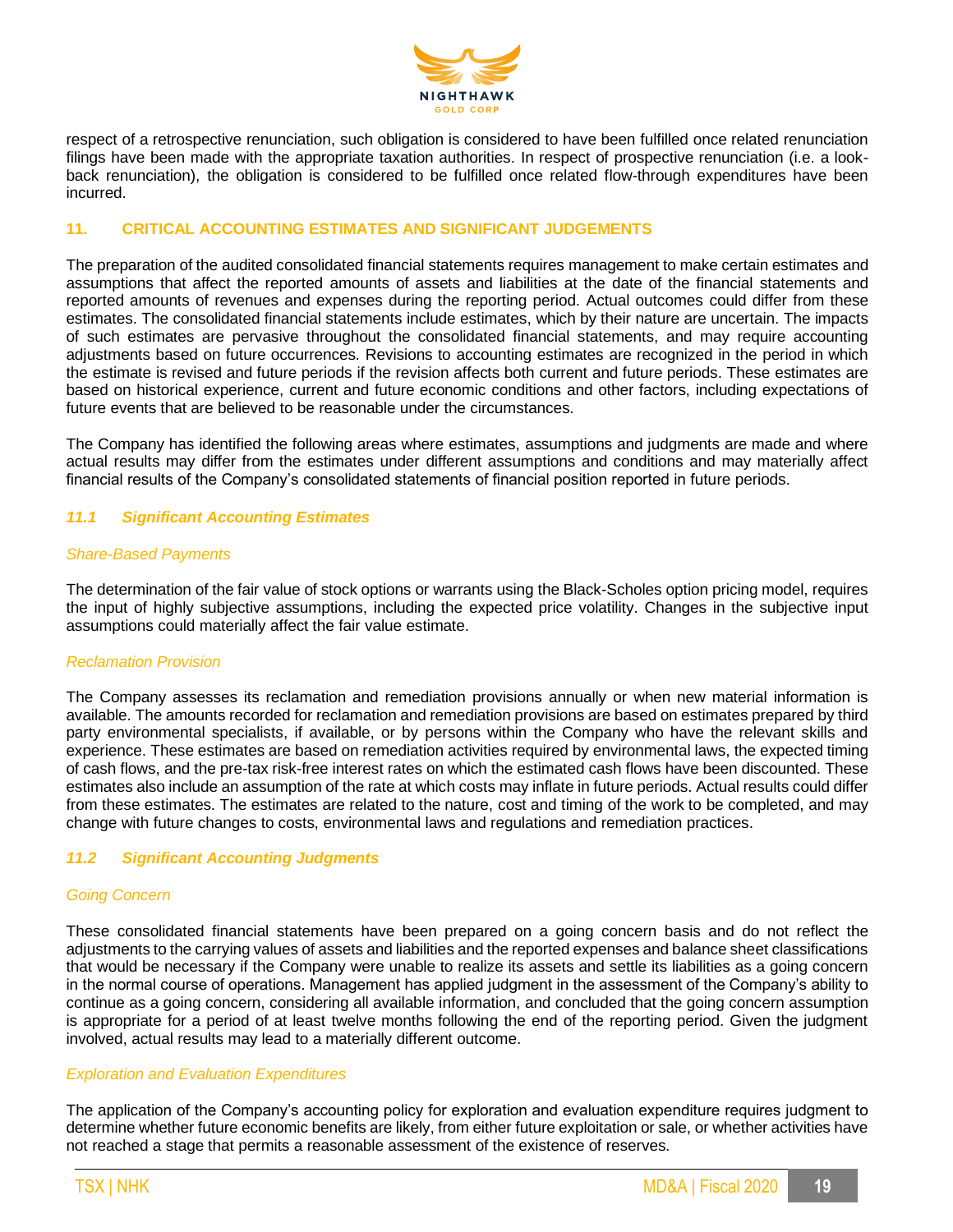

## *Current and Deferred Taxes*

Tax regulations are very complex and changing regularly. As a result, the Company is required to make judgments about the tax applications, the timing of temporary difference reversals, and the estimated realization of tax assets. Also, all tax returns are subject to further government's reviews, with the potential reassessments. All those facts can impact current and deferred tax provisions, deferred tax assets and liabilities, and operation results.

## **12. ACCOUNTING ISSUES**

## *12.1 MANAGEMENT OF CAPITAL RISK*

The objective when managing capital is to safeguard Nighthawk's ability to continue as a going concern, so that it can continue to provide adequate returns to shareholders, benefits to other stakeholders and to have sufficient funds on hand to meet its exploration and development plans to ensure the ongoing growth of the business.

The Company considers its shareholders' equity, cash and equivalents as capital, manages the capital structure, and makes adjustments to it in light of changes in economic conditions and the risk characteristics of the underlying assets. In order to maintain or adjust capital structure, the Company may issue new shares through private placements, repurchase shares, sell assets, incur debt, or return capital to shareholders. The working capital balance at December 31, 2020 was \$7.9 million (including cash of \$8.3 million). The timing and extent of the future drill programs may depend on its ability to further access the capital markets in order to raise the necessary funds required to carry out such a program. Actual funding requirements may vary from those planned due to a number of factors, including the progress of exploration and development activities. Due to the cyclical nature of the industry, there is no guarantee that when the Company needs to raise capital, there will be access to funds at that time and there is no assurance that funding initiatives will continue to be successful to fund its future exploration activities.

## *12.2 MANAGEMENT OF FINANCIAL RISK*

The Company is exposed to various financial instrument risks and assesses the impact and likelihood of this exposure. These risks include fair value of financial instruments and commodity price risk. Where material, these risks are reviewed and monitored by the Board of Directors and they are more fully described in note 13 to the audited consolidated financial statements for the year ended December 31, 2020.

## **13. OUTSTANDING SHARE DATA**

|                                                          | <b>Number of Shares</b> |
|----------------------------------------------------------|-------------------------|
| Common shares outstanding - December 31, 2019            | 44,672,192              |
| Shares issued for purchase of royalties                  | 200,000                 |
| Issued for cash - flow-through shares                    | 3,211,716               |
| Issued for cash - premium flow-through shares            | 1,995,050               |
| Issued for cash - common share units                     | 676,542                 |
| Exercise of stock options                                | 271,000                 |
| Vesting of share units                                   | 25,000                  |
| Common shares outstanding - December 31, 2020            | 51,051,500              |
| Shares issued for purchase of Kim & Cass Property        | 340,000                 |
| Common shares outstanding - March 30, 2021               | 51,391,500              |
| Unexercised stock options (avg exercise \$2.28)          | 3,343,500               |
| Unexercised warrants (exercise \$2.00)                   | 1,335,796               |
| Share units                                              | 736,500                 |
| Fully diluted common shares outstanding - March 30, 2021 | 56,807,296              |

On January 13, 2020, Nighthawk completed a share consolidation of its share capital on the basis of five (5) existing common shares for one (1) new common share. The figures above are presented on a consolidated basis.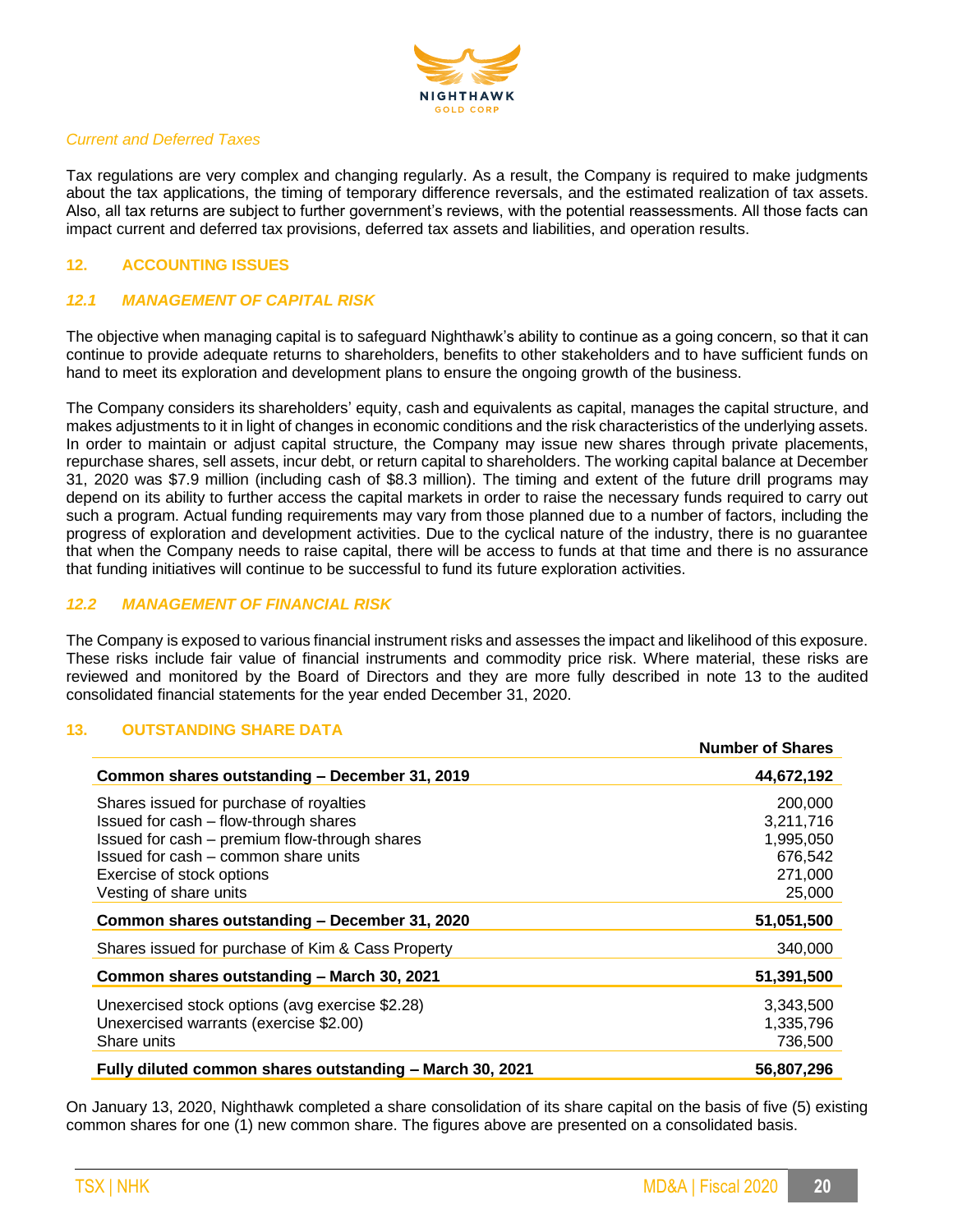

## *13.1 COMMON SHARES*

The Company has authorized share capital consisting of an unlimited number of common shares.

## *13.2 STOCK OPTIONS*

Nighthawk has a stock option plan (the "**Plan**") under which stock options may be granted to Directors, Officers, employees, consultants and consultant companies. The Plan: (i) provides that the number of common shares reserved for issuance, within a one year period, to any one optionee, shall not exceed 5% of the outstanding common shares; (ii) provides the maximum number of common shares reserved for issuance pursuant to options granted to insiders may not exceed 10%; (iii) and contains other provisions to ensure the Plan is compliant with stock exchange regulations. The options granted vest immediately or as otherwise determined by the Board of Directors.

During the year ended December 31, 2020, 575,000 stock options were granted, 271,000 were exercised, and 9,000 expired unexercised. The following stock options remained outstanding at December 31, 2020:

| <b>Grant date</b>  | <b>Options</b><br>outstanding | <b>Options</b><br>exercisable | <b>Exercise</b><br>price | Weighted average<br>remaining life (Years) |
|--------------------|-------------------------------|-------------------------------|--------------------------|--------------------------------------------|
| June 8, 2016       | 466,000                       | 466,000                       | \$1.25                   | 0.4                                        |
| July 4, 2016       | 90,000                        | 90,000                        | \$1.85                   | 0.5                                        |
| March 20, 2017     | 800,000                       | 800,000                       | \$4.00                   | 1.2                                        |
| September 19, 2018 | 761.000                       | 761,000                       | \$2.00                   | 2.7                                        |
| December 10, 2019  | 401,500                       | 401,500                       | \$2.10                   | 3.9                                        |
| October 5, 2020    | 75,000                        | 75,000                        | \$1.30                   | 4.8                                        |
| December 2, 2020   | 500,000                       | 125,000                       | \$1.26                   | 4.9                                        |
|                    | 3,093,500                     | 2,718,500                     | \$2.28                   | 2.4                                        |

Subsequent to year end, 250,000 stock options were granted with and exercise price of \$1.32, expiring January 1, 2026.

## *13.3 SHARE UNIT PLAN*

The Share Unit Plan provides for the issuance of share units to employees, directors, officers, consultants, and management company employees of Nighthawk. Share units are units created by means of an entry on the books of Nighthawk representing the right to receive one common share (subject to adjustments) issued from treasury per share unit. The number of share units granted and any applicable vesting conditions are determined in the discretion of the Board of Directors (or a committee thereof) on the date of grant. In granting share units, the Board of Directors (or a committee thereof) may include other terms, conditions, and/or vesting criteria which are not inconsistent with the Share Unit Plan. Share units are settled by way of issuance of common shares from treasury as soon as practicable following the maturity date in accordance with the Share Unit Plan.

The Company granted 350,000 share units during the year ended December 31, 2020 and 25,000 vested. Compensation for the year ended December 31, 2020 with respect to share units was \$167,542 (December 31, 2019 - \$276,029) and was recorded as stock-based compensation in the statement of loss and comprehensive loss.

As at December 31, 2020, there were 611,500 share units outstanding (December 31, 2019 – 286,500).

Subsequent to year end, 125,000 share units were granted.

## **14. OTHER INFORMATION**

## *14.1 CONTRACTUAL COMMITMENTS*

Nighthawk does not have any commitments for material exploration expenditures, although it may acquire other properties and enter into other joint venture agreements in accordance with its business plan.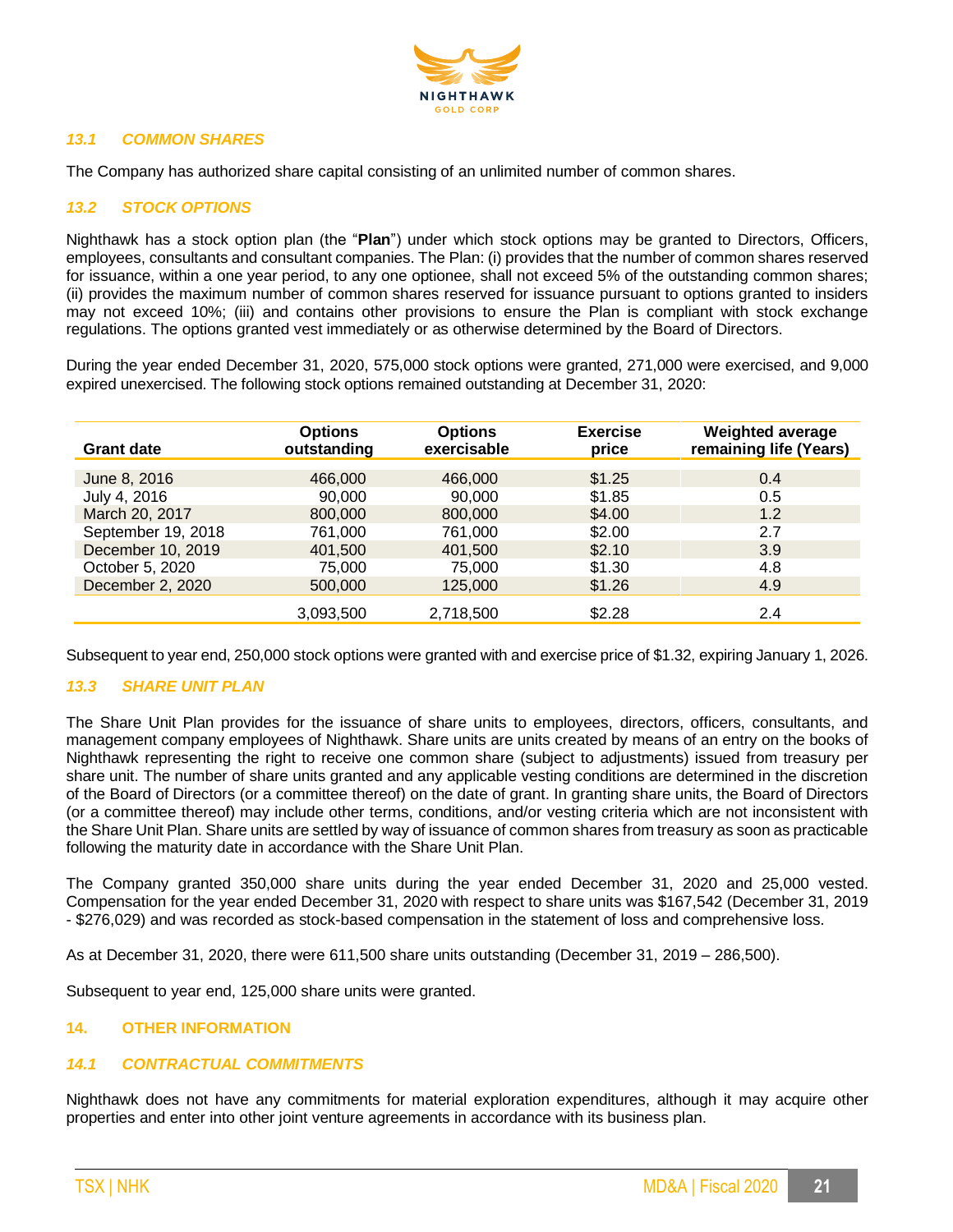

Nighthawk committed to perform reclamation services on three other sites within the Indin Lake Gold Property land package which are the responsibility of AANDC, being the Diversified, Chalco Lake, and Spider Lake sites. In consideration for the conveyance of the Colomac claims and leases, the Company committed to perform reclamation services on three other sites within the Indin Lake Gold Property land package which are the responsibility of AANDC, as further described in Section 2.1 – Acquisitions. At December 31, 2020, the remaining service obligation was \$3.0 million. At any time, the Company may terminate its service obligation but as a consequence would relinquish any amount of the Colomac GIC still being held as security against the Colomac LOC's at that time.

Upon acquisition of the Damoti, the Damoti Reclamation Obligation existed. At the time of acquisition, the estimated cost of the Damoti Reclamation Obligation could not be reliably measured. Nighthawk has since carried out environmental assessments using a third party specialist and estimated the cost of the Damoti Reclamation Obligation to be \$0.4 million. The Company posted two irrevocable standby letters of credit with a Canadian chartered bank in the amount of \$0.5 million to provide security under its land use permit and water access licence for the Damoti Reclamation Obligation as well as with respect to its exploration activities relating to the Indin Lake Gold Property.

As of December 31, 2020, the Company had \$5.4 million of flow-through expenditure obligations.

## *14.2 SUBSEQUENT EVENTS*

Subsequent to year end, 250,000 stock options having an exercise price of \$1.32 expiring on January 1, 2026 and 125,000 share units were granted to an officer of the Company.

Subsequent to year end, the Company acquired the Kim & Cass Property as further described in Section 1 – Description of Business.

Subsequent to year end, the Company entered into an agreement for the 2021 Offering for gross proceeds of \$10.95 million as further described in Section 1 – Description of Business.

## *14.3 DISCLOSURE CONTROLS AND PROCEDURES*

The Chief Executive Officer and Chief Financial Officer have evaluated the effectiveness of the design and operation of disclosure controls and procedures as of December 31, 2020. Based on this evaluation, the Chief Executive Officer and Chief Financial Officer have concluded that disclosure controls and procedures are effective to ensure that information required to be disclosed in reports filed or submitted under Canadian securities legislation are reported within the time periods specified in those rules.

## *14.4 INTERNAL CONTROL OVER FINANCIAL REPORTING*

The Chief Executive Officer and Chief Financial Officer are responsible for establishing and maintaining adequate internal control over financial reporting. Under the supervision of the Chief Financial Officer, internal control over financial reporting is a process designed to provide reasonable assurance regarding the reliability of financial reporting and the preparation of financial statements for external purposes in accordance with IFRS. There has been no change in internal control procedures during the year ended December 31, 2020 that would materially affect, or reasonably likely to materially affect, the internal control over financial reporting.

## *14.5 LIMITATIONS OF CONTROLS AND PROCEDURES*

The Chief Executive Officer and Chief Financial Officer believe that any disclosure controls and procedures or internal controls over financial reporting, no matter how well conceived and operated, can provide only reasonable, not absolute, assurance that the objectives of the control system are met. Further, the design of a control system must reflect the fact that there are resource constraints, and the benefits of controls must be considered relative to their costs. Because of the inherent limitations in all control systems, they cannot provide absolute assurance that all control issues and instances of fraud, if any, within the Company have been prevented or detected. These inherent limitations include the realities that judgments in decision making can be faulty, and that breakdowns can occur because of simple error or mistake. Additionally, controls can be circumvented by the individual acts of some persons, by collusion of two or more people, or by unauthorized override of the control. The design of any systems of controls also is based in part upon certain assumptions about the likelihood of future events, and there can be no assurance that any design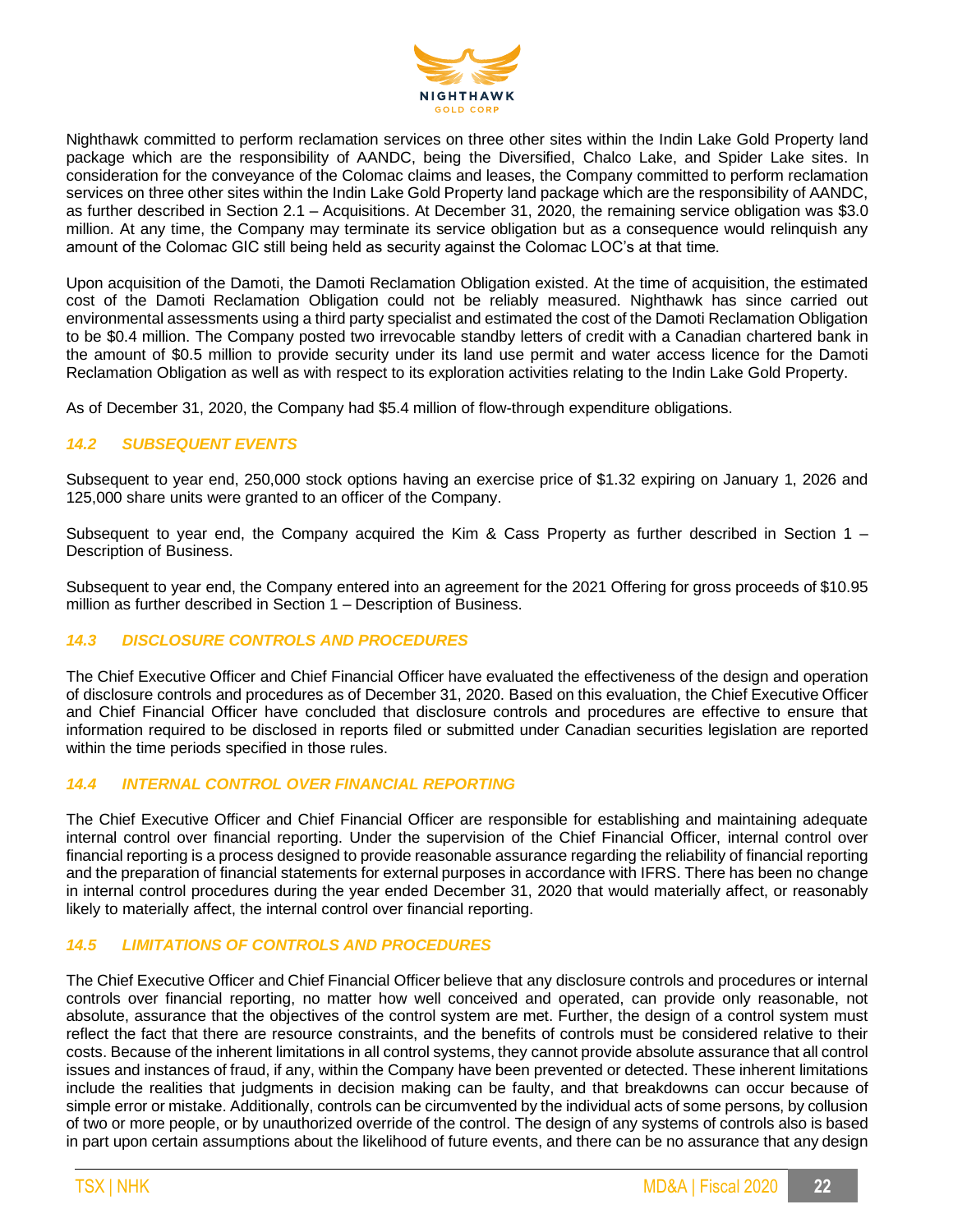

will succeed in achieving its stated goals under all potential future conditions. Accordingly, because of the inherent limitations in a cost effective control system, misstatements due to error or fraud may occur and not be detected.

## *14.6 RELATED PARTY TRANSACTIONS*

Transactions for the year ended December 31, 2020 are disclosed and explained in note 12 to the audited consolidated financial statements which accompanies this MD&A.

During the year ended December 31, 2020, Nighthawk paid geological consulting fees of \$228,000 (2019 - \$360,000) to Byron Geological Inc., a company controlled by Dr. Michael Byron, the President, Chief Executive Officer, Chief Geologist and a Director of Nighthawk. At December 31, 2020, the balance owed was \$nil (December 31, 2019 - \$nil).

During the year ended December 31, 2020, Nighthawk paid financial consulting fees of \$114,000 (2019 - \$180,000) to 2245448 Ontario Inc., a company controlled by Michael Leskovec, the Chief Financial Officer of Nighthawk. At December 31, 2020, the balance owed was \$nil (December 31, 2019 - \$nil).

During the year ended December 31, 2020, the Company paid rent and office costs of \$51,384 (2019 - \$60,875) to 1249687 Ontario Ltd., a company controlled by Brent Peters, a former director of the Company. At December 31, 2020, the balance owed was \$nil (December 31, 2019 - \$nil).

## *14.7 RISK FACTORS*

Nighthawk is in the exploration stage and is subject to the risks and challenges similar to other companies in a comparable stage. Other than the risks relating to reliance on financing previously discussed, as well as those discussed elsewhere in this MD&A, the Company is subject to a number of risks and uncertainties which are not discussed in this MD&A. To properly understand such risks, readers are directed to the Company's AIF for the year ended December 31, 2020 under the heading "Risk Factors", which is incorporated by reference into this MD&A. The AIF is available on SEDAR [\(www.sedar.com\)](http://www.sedar.com/).

#### *14.8 CORPORATE GOVERNANCE*

The Board of Directors follow corporate governance policies to ensure transparency and accountability to shareholders. The Audit Committee fulfills its role of ensuring the integrity of the reported information through its review of the interim and audited annual consolidated financial statements prior to their submission to the Board of Directors for approval.

#### *14.9 ADDITIONAL INFORMATION*

Additional information regarding the Company, including the AIF for the fiscal year ended December 31, 2020, can be found at [www.nighthawkgold.com](http://www.nighthawkgold.com/) and [www.sedar.com.](http://www.sedar.com/)

## *14.10 FORWARD-LOOKING INFORMATION*

This report may contain "forward-looking information" within the meaning of applicable Canadian securities legislation. Forward-looking information including predictions, projections and forecasts, includes, but is not limited to, information with respect to the Company's continued exploration programs (including size and budget) and the ability to advance targets and conduct enough drilling to produce NI 43-101 compliant resource estimates, and the timing and results thereof; the ability to conduct additional metallurgical test-work and the timing and results thereof; the ability to raise the necessary capital on acceptable terms in order to conduct exploration programs including mapping, prospecting and drilling activities and identify new targets in future years, as well as any intention to expand these programs in the future.

This report may contain forward-looking statements. Forward-looking statements include, but are not limited to, statements with respect to information with respect to Nighthawk's financings, the return and timing of return of the Security funds, exploration results, the future price of gold, the estimation of mineral resources, the realization of mineral resource estimates, anticipated budgets and exploration expenditures, capital expenditures the success of exploration activities generally, permitting time lines, currency fluctuations, requirements for additional capital,